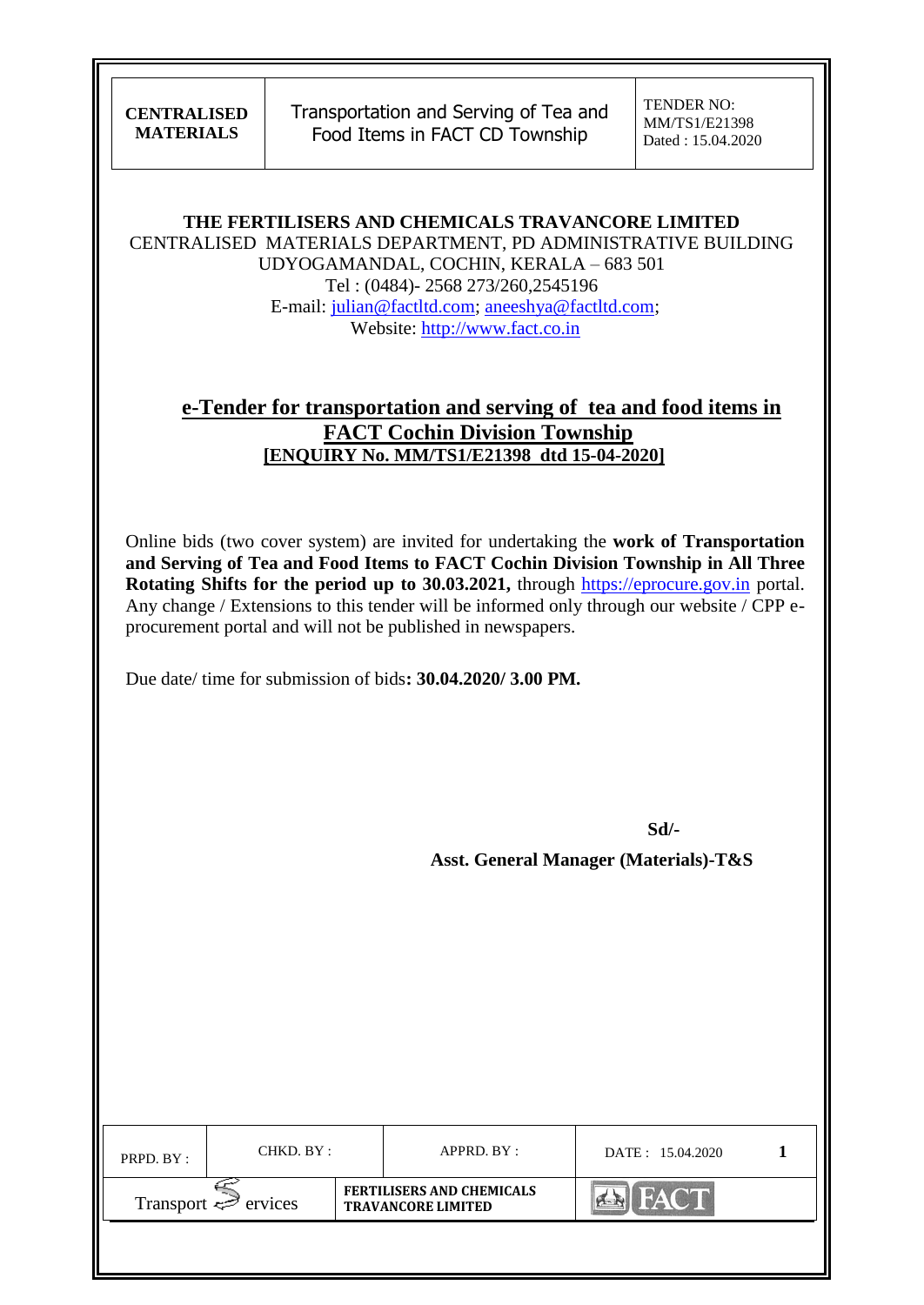Transportation and Serving of Tea and Food Items in FACT CD Township

### **THE FERTILISERS AND CHEMICALS TRAVANCORE LTD (A Government of India Enterprise)**

#### **NOTICE INVITING e-TENDERS**

e-Tenders (two cover system) are invited from experienced transport contractors for undertaking the **work of Transportation and Serving of Tea and Food Items to FACT Cochin Division Township in All Three Rotating Shifts from Phase 1 Canteen for a period up to 30.03.2021,** through [https://eprocure.gov.in](https://eprocure.gov.in/) portal. The details of work (Scope of Work) are described in the Special Terms and Conditions **(Annexure-V**) attached. The bidders may also refer the Instructions to Bidders **(Annexure-I)** and Terms and Conditions **(Annexure-V & VI)** applicable for the proposed contract.

#### **PLEASE NOTE THAT ONLY ONLINE BIDS WILL BE CONSIDERED AGAINST THIS TENDER**

### **Visit [https://eprocure.gov.in](https://eprocure.gov.in/) for online bid submission**

| <b>General Information</b><br>1.0         |                           |                                                                                              |                                                               |                                                                                                           |  |
|-------------------------------------------|---------------------------|----------------------------------------------------------------------------------------------|---------------------------------------------------------------|-----------------------------------------------------------------------------------------------------------|--|
| Enquiry No.                               |                           |                                                                                              | MM/TS1/E21398 Dated 15.04.2020                                |                                                                                                           |  |
|                                           |                           | <b>TWO COVER SYSTEM</b>                                                                      |                                                               |                                                                                                           |  |
| Mode of Tendering                         |                           |                                                                                              | Part A: Pre-Qualification cum Techno-Commercial Bid           |                                                                                                           |  |
|                                           |                           |                                                                                              | Part B: Price Bid (BOQ)                                       |                                                                                                           |  |
| Due date & time for<br>Submission of bids |                           |                                                                                              | $30.04.2020 / 3.00$ P.M.                                      |                                                                                                           |  |
| of Part A of the Bid.                     | Date $&$ Time for opening |                                                                                              | $02.05.2020 / 10.30$ A.M                                      |                                                                                                           |  |
| Name of                                   |                           |                                                                                              |                                                               | <b>Transportation and Serving of Tea and Food Items to FACT</b>                                           |  |
| Work/Description                          |                           |                                                                                              | <b>Phase 1 Canteen</b>                                        | <b>Cochin Division Township in All Three Rotating Shifts from</b>                                         |  |
| <b>EMD</b>                                |                           | Rs. 11,000/- through NEFT/RTGS                                                               |                                                               |                                                                                                           |  |
| <b>Security Deposit</b>                   |                           | 5% of the total contract value                                                               |                                                               |                                                                                                           |  |
| Period of contract                        |                           | For a period up to 30.03.2021 from the date of commencement<br>of work as per LOI/workorder. |                                                               |                                                                                                           |  |
|                                           |                           |                                                                                              |                                                               | 1) e-Tender Helpline: Mr.AjinoAnandh, Tel: +91 0484 256<br>8374, 9497334230, email: ajinoanandh@gmail.com |  |
| Contacts                                  |                           | Mrs. Aneeshya Venugopal, Tel: +91 484 256 8273,<br>2)<br>e-mail: aneeshya@factltd.com        |                                                               |                                                                                                           |  |
|                                           |                           | 3) Mr.Julian.R, Tel: +91 484 256 8260/8629                                                   |                                                               |                                                                                                           |  |
|                                           |                           | e-mail: julian@factltd.com                                                                   |                                                               |                                                                                                           |  |
|                                           |                           |                                                                                              |                                                               |                                                                                                           |  |
| PRPD. BY:                                 | CHKD. BY:                 |                                                                                              | APPRD. BY:                                                    | $\overline{2}$<br>DATE: 15.04.2020                                                                        |  |
|                                           | Transport $\iff$ ervices  |                                                                                              | <b>FERTILISERS AND CHEMICALS</b><br><b>TRAVANCORE LIMITED</b> | <b>BIFACT</b>                                                                                             |  |
|                                           |                           |                                                                                              |                                                               |                                                                                                           |  |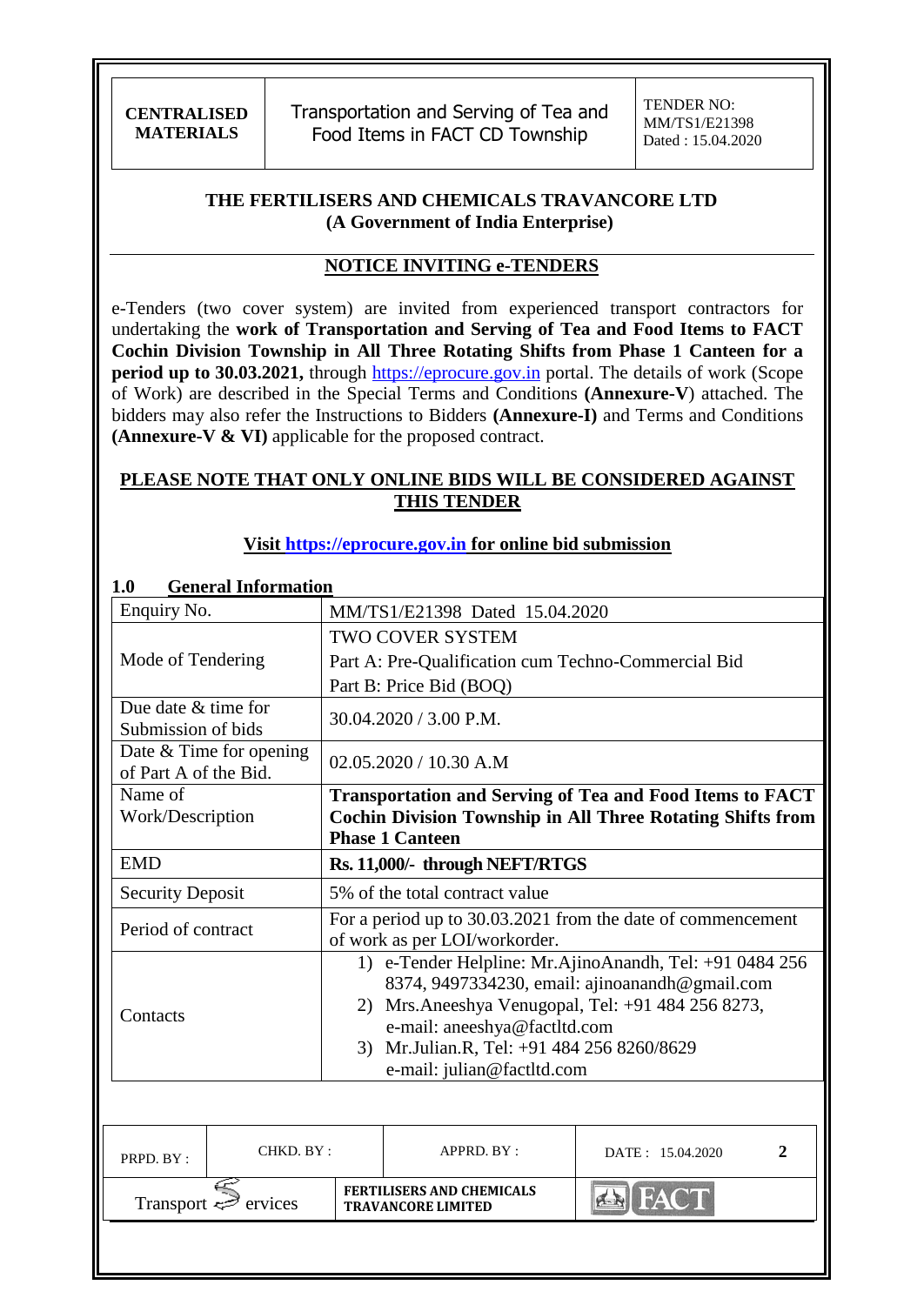### 2.0 **TENDER DOCUMENTS (e-TENDER):-**

Visit our website [www.fact.co.in](http://www.fact.co.in/) or Central Public Procurement Portal [https://eprocure.gov.in](https://eprocure.gov.in/) for tender documents. Bid submission shall be in electronic form through [https://eprocure.gov.in](https://eprocure.gov.in/) only. See **Annexure I** "Instructions to Bidders (e-Tender)" for details.

### **3.0 GENERAL**

- 3.1 When bids are received from any proprietorship / firm / company having the same proprietor or one or more partners/Directors in the business organisation of any other party quoting against this tender (hereinafter called Common Firms), such bids shall be considered having been received from only one applicant in different names and the lowest acceptable quotation of such Common Firm shall only be considered for evaluation.
- 3.2 Bids from bidders against whom any criminal case, enquiry or investigation/report by authorities like Vigilance, CBI etc., are pending in relation with FACT or bidders who are defaulting contractors of FACT shall be disqualified and rejected.
- 3.3 FACT reserves the right to reject any or all bids without assigning any reasons whatsoever, and / or based on the past unsatisfactory performance by bidders at FACT / other PSEs / Govt. Departments. The opinion of FACT regarding the same shall be final and conclusive
- 3.4 Evaluation of bids and determination of L1 bidder shall be based on the pre qualification criteria and other requirements stipulated in the enquiry and the lowest rate quoted, against the item for the corresponding quantity indicated in the price bid, among the acceptable bids.
- 3.5 In case more than one become L1, based on the evaluation method as above contract will be finalized based on revised lower rates which will be obtained from the L1 bidders. In this connection pl. also refer clause 8.0 of Instructions to bidders
- 3.6 Any information on site familiarization / nature of work, if required by the bidders, can be had from Officer (welfare) (Phone- 2723244) or any officer authorised by him.
- 3.7 For any clarification on this enquiry please contact Asst.General Manager (Materials)- T&S, [Phone- 0484- 2545196, 2568260] or Officer (Materials)-T&S [Phone No.0484- 256 8273], CENTRALISED MATERIALS, FACT Ltd., FACT PD Administration Building, Udyogamandal PIN-683 501.

## *For The Fertilisers And Chemicals, Travancore Limited*

## *ASST.GENERAL MANAGER (MATERIALS)-T&S*

| PRPD. BY:                | CHKD. BY : |  | APPRD. BY:                                                    | DATE: 15.04.2020 |  |
|--------------------------|------------|--|---------------------------------------------------------------|------------------|--|
| Transport $\iff$ ervices |            |  | <b>FERTILISERS AND CHEMICALS</b><br><b>TRAVANCORE LIMITED</b> | ACT              |  |
|                          |            |  |                                                               |                  |  |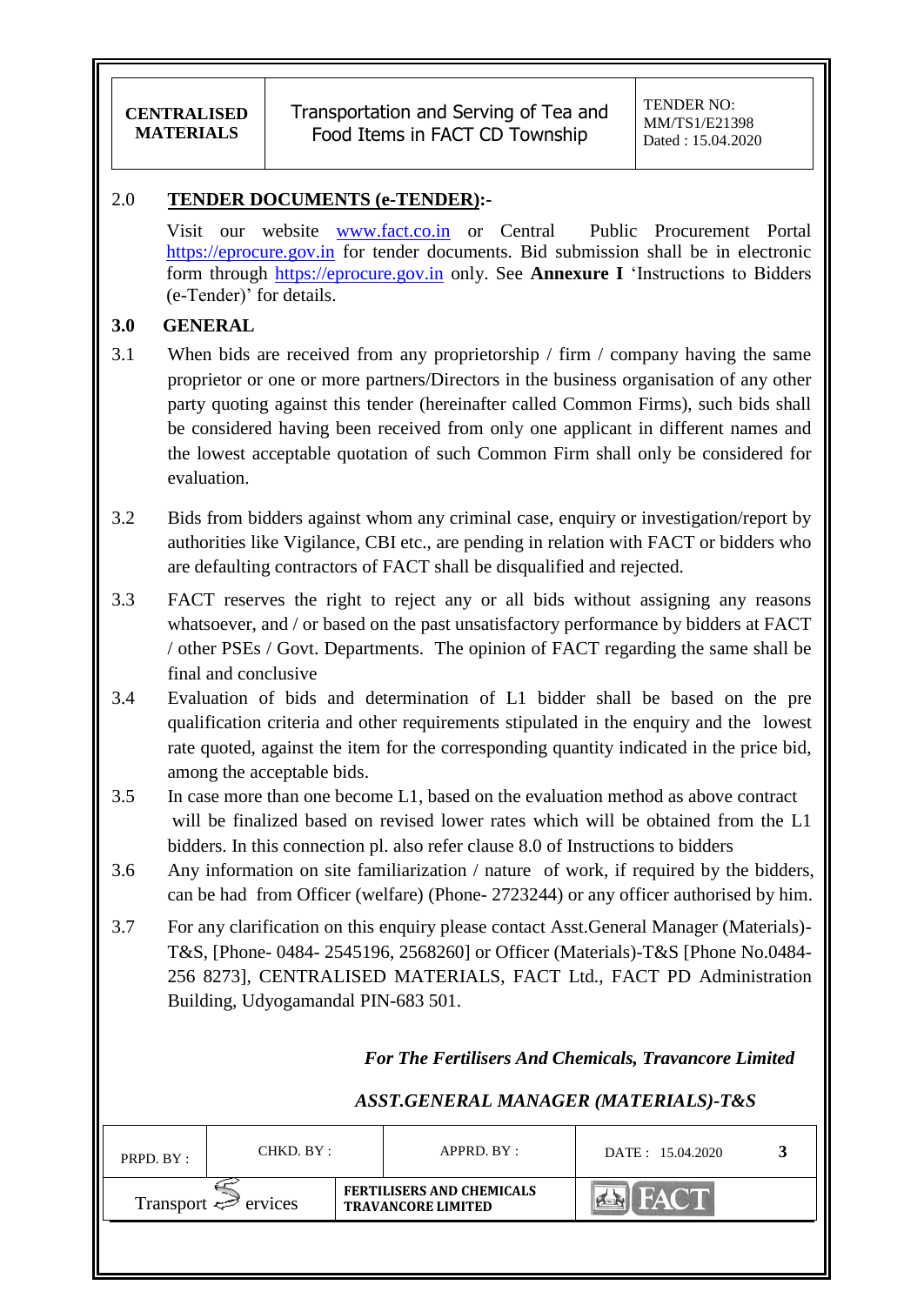Transportation and Serving of Tea and Food Items in FACT CD Township

*List of Enclosures of this NIT is as follows:*

| S.No                  | Document      | TITLE                                           | No. of<br>Pages |
|-----------------------|---------------|-------------------------------------------------|-----------------|
| 1                     | Annexure I    | Instructions to Bidders (e-Tender)              | 8               |
| $\mathcal{D}_{\cdot}$ | Annexure II   | Pre-Qualification Criteria for bidders          |                 |
| 3                     | Annexure III  | Vendor Data Updation (Declaration) Form         | 4               |
| $\overline{A}$        | Annexure IV   | <b>Compliance Statement</b>                     |                 |
| 5                     | Annexure V    | Special Terms & Conditions of contract          |                 |
| 6                     | Annexure VI   | <b>Standard Terms and Conditions</b>            | 6               |
| 7                     | Annexure VII  | Un-priced copy of Price bid format              | 1               |
| 8                     | Annexure VIII | Price bid format (BoQ)                          | 1               |
| 9                     | Annexure IX   | Proforma of Bank Guarantee for Security Deposit | $\overline{2}$  |
| 10                    | Annexure $X$  | Proforma of Agreement                           | 1               |

| PRPD. BY:                | CHKD. BY : |                                                               | $APPRD$ . $BY$ : | DATE: 15.04.2020 |  |
|--------------------------|------------|---------------------------------------------------------------|------------------|------------------|--|
| Transport $\iff$ ervices |            | <b>FERTILISERS AND CHEMICALS</b><br><b>TRAVANCORE LIMITED</b> |                  | <b>FACT</b>      |  |
|                          |            |                                                               |                  |                  |  |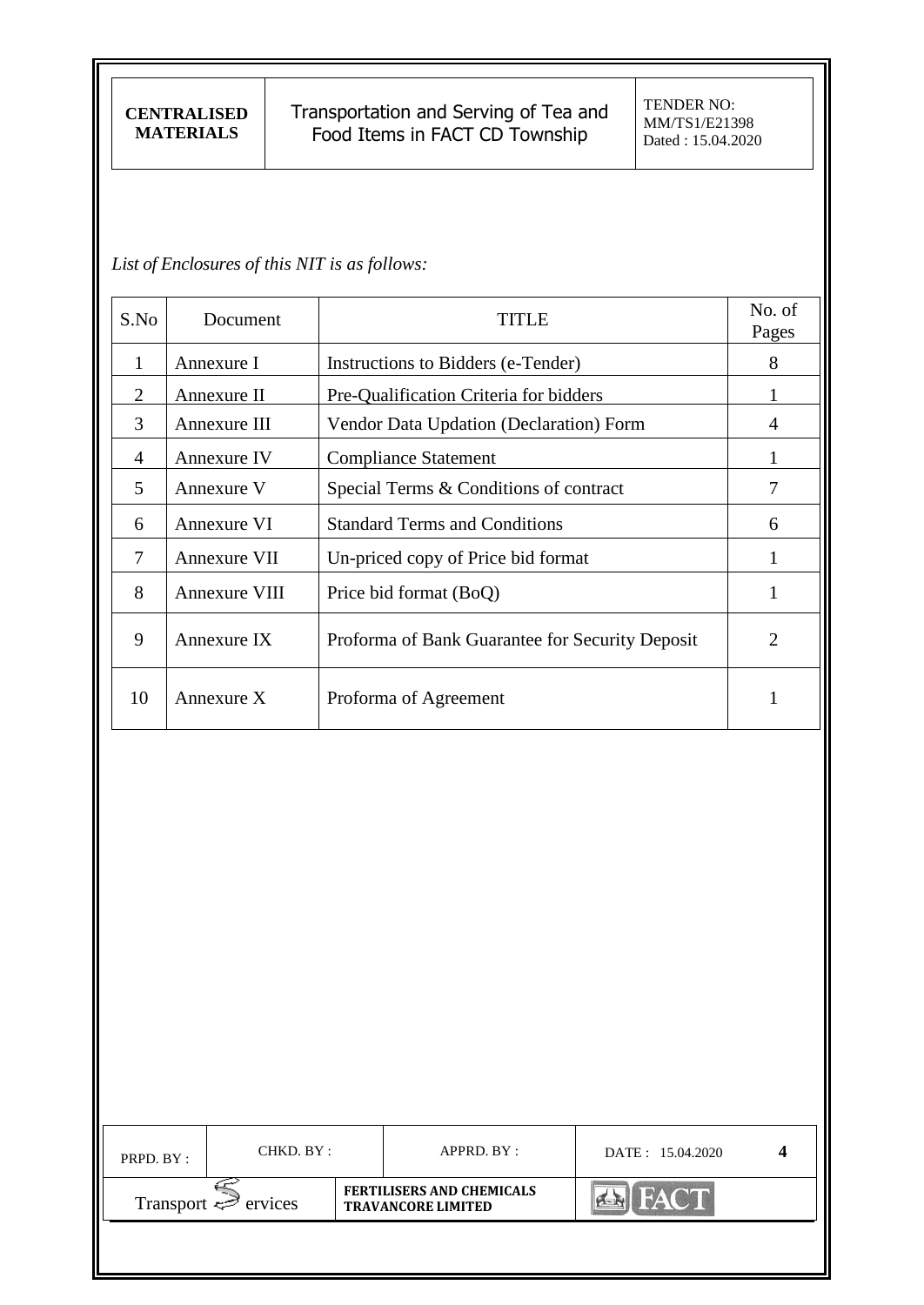Transportation and Serving of Tea and Food Items in FACT CD Township

TENDER NO: MM/TS1/E21398 Dated : 15.04.2020

#### **ANNEXURE-I**

### **INSTRUCTIONS TO BIDDERS**

- 1.0 Bidders shall study carefully the complete tender documents viz. NIT with Prequalification criteria, Instructions to Bidders (ANNEXURE-I), Technical Procurement Specifications if any, Terms & Conditions and any other documents forming part of this tender attached herewith. All conditions set out there in shall be binding on the bidders unless conflicting with any conditions expressly stated by FACT while accepting any bid in the event of such acceptance. One signed and scanned copy of the above documents shall accompany their online bids signifying their acceptance of the same. Bidder shall also submit along with his bid Vendor data updation (Declaration) Form, Check list and Compliance Statement duly filled with all details required therein and also attach supporting documents as required.
- 2.0 Before submitting the bid, the bidder shall familiarise himself about the details of the work, operating conditions during different seasons of year, etc., collect all necessary data regarding the facilities available at various points indicated in Special Terms and Conditions, applicable timings, routes etc., and satisfy himself on all aspects relating to this work which he has to handle and execute for the full contract period and shall make due provisions in his rates for any contingency or difficulty involved in the work covered by this enquiry. Claiming lack of knowledge shall not be a reason for exoneration of the bidder of his contractual obligations, if the contract is awarded to him or for demand for increase in rate.
- 3.0 Offers against this NIT shall be submitted online on e-Tendering portal [https://eprocure.gov.in,](https://eprocure.gov.in/) with valid digital signature certificate. Offers submitted on any other platform or in any other mode or including e-mails, physical submission of offers etc. SHALL NOT be accepted.
- 3.1 The bidders are requested to register themselves on the above website with their valid digital signature certificate, if not done already. It is mandatory for bidder to have valid digital signature certificate (Class II or Class III) issued by any of the Certifying Authority approved by Govt. of India for participating in the tender. The digital signature certificate shall be arranged by the bidder at his cost. Bidders may refer **Bidders Manual Kit** available on the above website for detailed information and instructions for registration, bid submission etc.
- 3.2 The documents, if any, which necessarily have to be submitted in originals if specified specifically in the enquiry documents, shall be submitted offline. However scanned copies of such documents shall be uploaded along with the offer submitted online.
- 3.3 The cover (s) containing the documents in original etc. to be submitted offline as

| PRPD. BY:                      | CHKD. BY: |  | APPRD. BY:                                                    | DATE: 15.04.2020 |  |
|--------------------------------|-----------|--|---------------------------------------------------------------|------------------|--|
| Transport $\Leftarrow$ ervices |           |  | <b>FERTILISERS AND CHEMICALS</b><br><b>TRAVANCORE LIMITED</b> |                  |  |
|                                |           |  |                                                               |                  |  |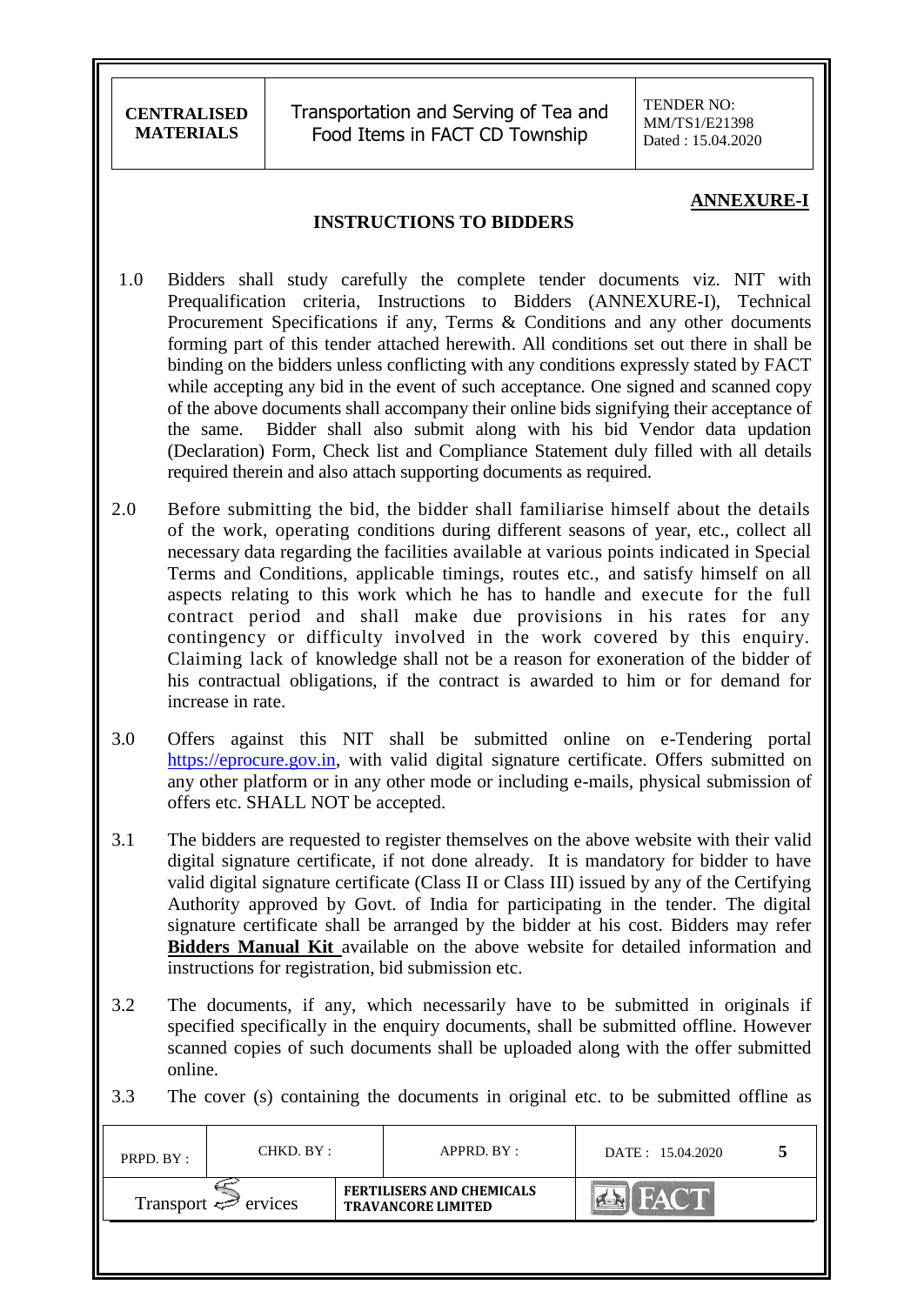required in the enquiry documents shall be duly superscribed with enquiry No., due date of enquiry, bidder"s name & address and contact details. The documents shall be submitted to the following on or before the due date : The Asst.General Manager (T&S), Centralized Materials, PD Administrative Building, FACT Ltd., Udyogamandal PO, Kochi – 683 501, Kerala

#### **4.0 SUBMISSION OF BIDS: The bid shall be uploaded with all relevant documents before due date and time in the above portal as given above.**

5.0 Bid documents shall consist of Part-A and Part B as detailed below:

### 5.1 **Part A (Pre-qualification-cum-Techno Commercial Bid) shall contain:**

- 1. Documentary proof for remittance of EMD such as scanned copy of EMD Instrument (UTR No./Payment Receipt/Challan), as applicable or Claim for EMD exemption with documentary proof.
- 2. Scanned copies of supporting documents for satisfying Pre-Qualification criteria.
- 3. Digitally Signed copies of NIT, Instructions to Bidders (Annexure I) and terms conditions.
- 4. Scanned copy of Signed & duly filled Vendor Data Updation Declaration Form"
- 5. Signed and duly filled up Check List for Commercial Terms" (if applicable) and scanned copies of attached documents as detailed in Check list.
- 6. Scanned copy of Signed & duly filled "Compliance Statement"
- 7. Scanned copy of Signed "Un-priced bid indicating "QUOTED" in the applicable columns. Rates shall not be indicated in Un-priced Bid.
- 5.2 **Part-B: shall comprise of the filled Price bid. The filled price bid ie. BoQ attached to the tender shall be uploaded after filling all relevant details such as name and address of the bidder, rates etc. as applicable.**
- 5.3 The priced BOQ shall be uploaded strictly in the format attached, failing which the offer is liable to be rejected. Renaming or changing the format of the BoQ is not permitted and the System will not accept any such changed document.
- 5.4 Fill-in all the relevant fields of the BoQ either in value or as a percentage as specified in the BoQ. Blank field, if any, in the uploaded BoQ shall be considered as Nil (not Quoted). No claim or revisions shall be entertained in this regard.
- 5.5 Bidders shall quote prices in the BOQ only and nowhere else. No other documents shall be enclosed with Price Bid (BOQ).
- 5.6 Rates shall be quoted in the same unit of measure given in the BOQ and shall be considered accordingly.
- 5.7 Bidders shall ensure that all the required documents as per enquiry are uploaded in the System before due date and time. The System does not allow submission of bids or any other document forming part of the bid after due date & time of bid submission. Non-submission of documents or incomplete documents may result in rejection of

| PRPD. BY:                | CHKD. BY: |  | $APPRD$ . $BY:$                                               | DATE: 15.04.2020 |  |
|--------------------------|-----------|--|---------------------------------------------------------------|------------------|--|
| Transport $\iff$ ervices |           |  | <b>FERTILISERS AND CHEMICALS</b><br><b>TRAVANCORE LIMITED</b> | <b>NAV</b>       |  |
|                          |           |  |                                                               |                  |  |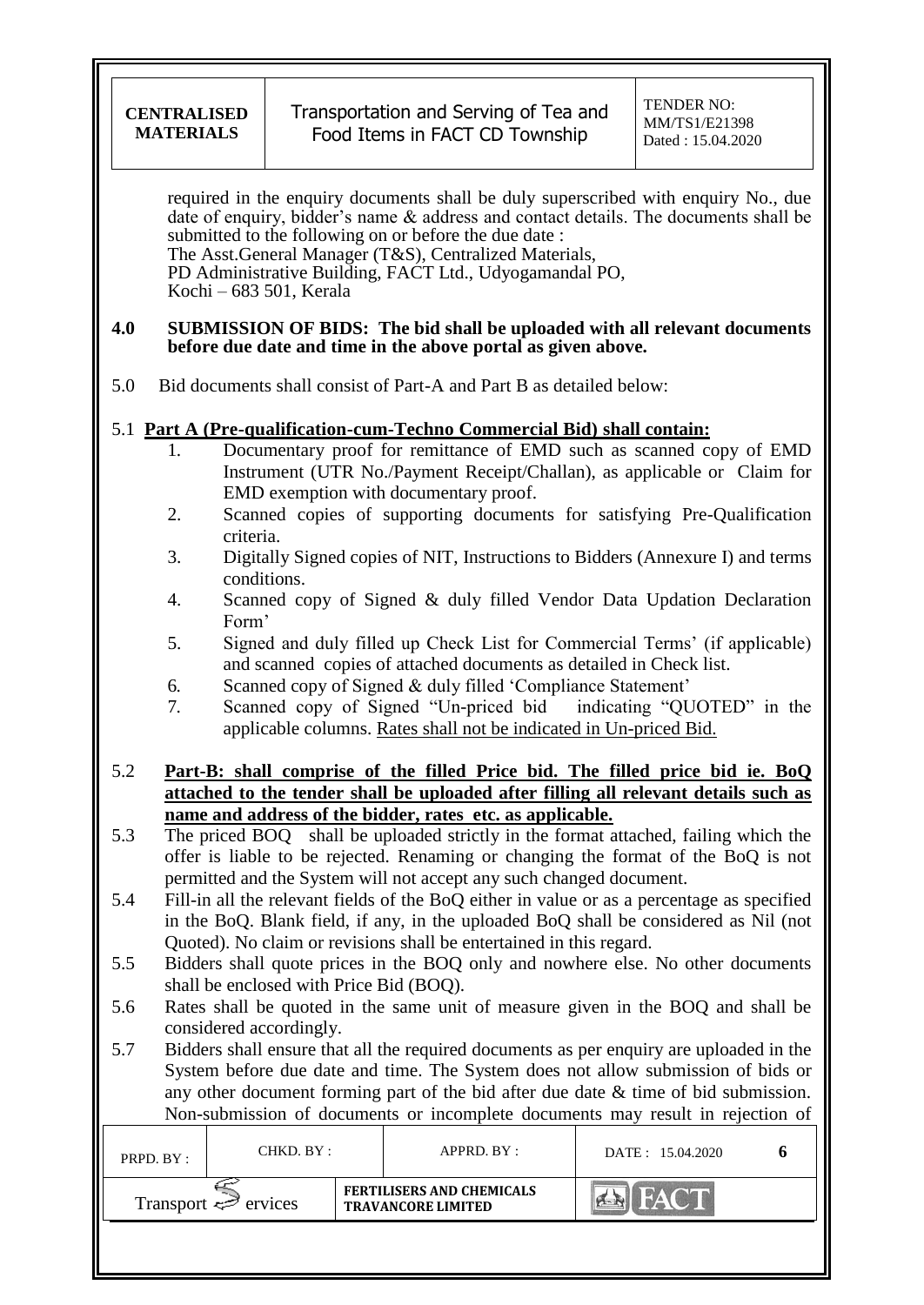offers and no communication in this regard will be entertained. FACT reserves the right to reject any bid not submitted as per instructions at their discretion.

- 5.8 Timely submission of offers along with all the relevant documents online is the responsibility of the bidder concerned. The bids may be submitted well in advance to avoid last minute issues like non availability of internet, server not available, power failure etc. FACT shall not be held responsible for bidder"s inability to submit documents in time, incomplete submission of offers or non submission of any documents forming part of the offers etc.
- 5.9 Bidders shall meet all expenses in connection with submission of his bid, attending the bid opening, meetings etc.

### **6.0 BID OPENING:**

- 6.1 *Part-A* of the bids of all bidders who submit their Bids as per the instructions on or before the due date and time shall be opened online, on the specified bid opening date and time. Bids submitted not in conformity with the Enquiry instructions are liable to be rejected without further processing.
- 6.2 *Part-B* Price bids of those bidders whose Part-A bid is acceptable, based on prequalification and techno-commercial evaluation, only shall be opened online on a subsequent date, on completion of evaluation.

### **7.0 EARNEST MONEY:**

- 7.1 **Earnest Money Deposit (EMD)** shall be furnished for the respective amount indicated in the NIT only through **NEFT/RTGS to FACT a/c No. 57017844467 with the State Bank of India, Udyogamandal Branch, IFSC Code SBIN0070158.** A scanned copy of the Payment Receipt /UTR No. shall also be furnished along with Part-A bid. **Bids without EMD or inadequate amount of EMD will be rejected**. No interest shall be paid on the EMD. EMD of the unsuccessful bidder will be refunded after awarding the contract. EMD furnished against one enquiry will not be adjusted against any other enquiry.
- 7.2 Bids without EMD shall be rejected except in the following cases. EMD will be exempted for Govt. Depts/firms/public sector units/ Startups recognized by Dept. of Industrial policy & Promotion, MSE units registered under MSMED Act/ firms registered under NSIC/Khadi Board etc. as per applicable govt. directions, on submission of valid documents in proof of the same.
- 7.3 If any bidder retracts from or without request of FACT revises his bid during its validity period or fails to submit Security Deposit and execute the required agreement when the contract is awarded or fails to commence the execution of the work on the stipulated date, the EMD furnished shall be liable to be forfeited without prejudice to FACT"s other right to claim damages.

| PRPD. BY:                           | CHKD. BY : |  | APPRD. BY :                                                   | DATE: 15.04.2020 |  |
|-------------------------------------|------------|--|---------------------------------------------------------------|------------------|--|
| Transport $\Leftrightarrow$ ervices |            |  | <b>FERTILISERS AND CHEMICALS</b><br><b>TRAVANCORE LIMITED</b> | <b>FACT</b>      |  |
|                                     |            |  |                                                               |                  |  |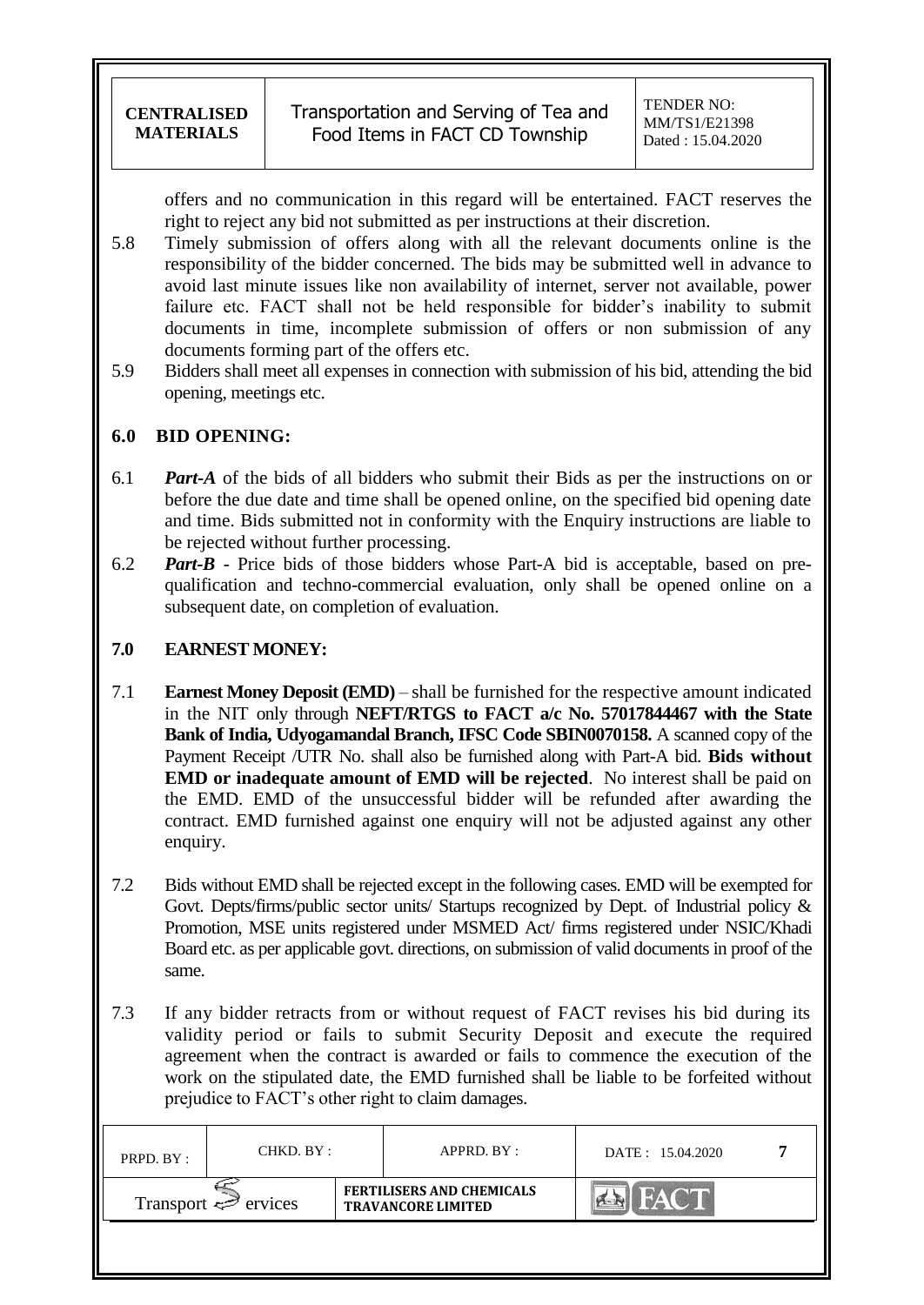Transportation and Serving of Tea and Food Items in FACT CD Township

TENDER NO: MM/TS1/E21398 Dated : 15.04.2020

### **8.0 PURCHASE PREFERENCE:**

This tender shall be based on MSME order dt.  $23<sup>rd</sup>$  March 2012, and as amended from time to time, pertaining to Public Procurement Policy in respect of procurement of goods and services, produced and provided by micro and small enterprises, including special benefits to MSE firms owned by SC/ST and women entrepreneurs, on furnishing relevant documents as proof. Declaration of UAM numbers on CPPP is mandatory, failing which bidders will not be able to enjoy the benefits as per PP policy. Bidders will get the benefit of PP policy only if they are MSE bidders at the time of submission of their offers.

In divisible tenders, participating MSEs quoting price within price band of  $L1+15\%$  shall also be allowed to supply a portion of requirement by bringing down their price to L1 price in a situation where L1 price is from someone other than an MSE. Such MSEs shall be allowed to supply atleast 25% (or as applicable) of the total tendered value. In case of more than one such MSE, the supply will be shared proportionately (to tendered quantity). Special provisions extended to certain categories of MSEs as per the order shall also be applicable.

In case of non divisible tenders, an MSE quoting in the price band of  $L1+15\%$  may be awarded for full/compete work of tendered value, considering the spirit of policy for enhancing the Government procurement from MSEs subject to bringing down of price to L1 by the MSE concerned.

This tender is non divisible.

#### **9.0 DEVIATIONS:**

- 9.1 Deviations in the tender clauses shall not be accepted.
- 9.2 FACT reserves the right to reject the offers with deviations without further correspondence.
- 9.3 Bidder shall clearly indicate the time required for mobilisation /commencement of work from the date of receipt of Letter of Intent (LOI) / Work Order.

### **10.0 CONFORMITY:**

Bids must conform in all respects with the applicable terms and conditions of this enquiry. Bidder must certify in the compliance Statement that his bid complies with all Enquiry documents and technical specifications.

#### **11.0 Rates:**

11.1 Bidder shall quote his lowest rate for the work strictly as per the BoQ (Price Bid format) . Bids not complying with the above are liable to be rejected.

| PRPD. BY:                | CHKD. BY: |  | APPRD. BY:                                                    | DATE: 15.04.2020 |  |
|--------------------------|-----------|--|---------------------------------------------------------------|------------------|--|
| Transport $\iff$ ervices |           |  | <b>FERTILISERS AND CHEMICALS</b><br><b>TRAVANCORE LIMITED</b> |                  |  |
|                          |           |  |                                                               |                  |  |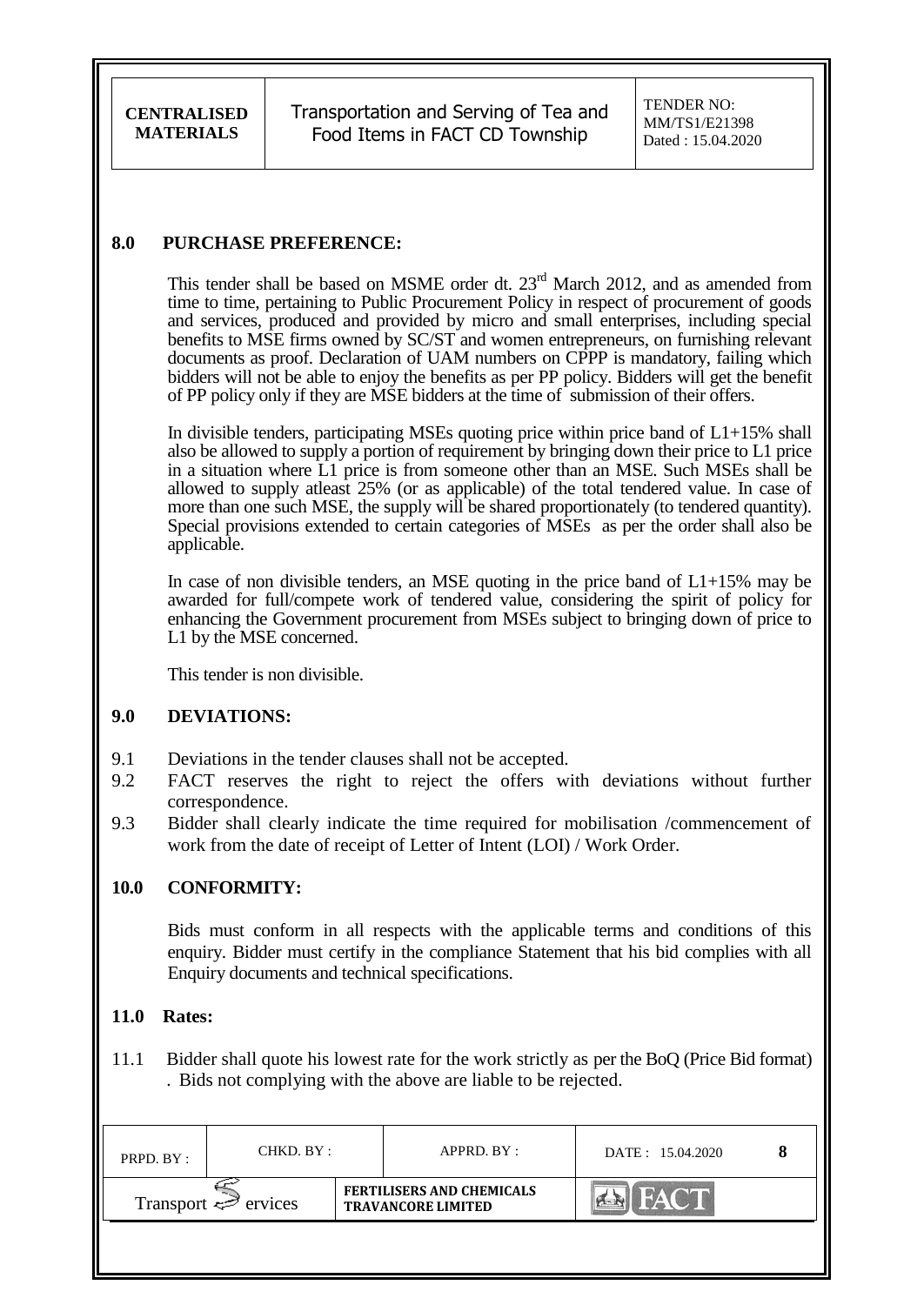The Un-priced bid shall be submitted along with Part-A bid duly signed by the Bidder, indicating "QUOTED" in the columns. **Rates shall not be indicated in Unpriced Bid.**

- 11.2 Bidder shall quote all-inclusive rate for the work, but **exclusive of GST.** GST if applicable, will be payable extra by FACT as per statutory notification.
- 11.3 The rates quoted in the tender are to hold good for a period of four months from the date of opening of the Pre-Qualification-cum-Techno-Commercial bid (Part-A). If contract is awarded, the work order rates shall be valid for the entire period of contract inclusive of extension / extensions. **No bidder can withdraw his tender or revoke or revise the rates within the aforesaid period of 120 days.** If the bidder withdraws/revises/revokes OR shows unwillingness to confirm with his offer, the Earnest Money Deposit (EMD) remitted by the bidder against the tender shall be forfeited by FACT, without prejudice to FACT"s other rights to claim damages.

## **12.0 SECURITY DEPOSIT:**

- 12.1 The successful bidder (Contractor) shall be required to furnish an interest free Security Deposit (SD) equivalent to **five percent (5%) of the total contract value** by DD/NEFT/RTGS or by Bank Guarantee issued by a Nationalised / Scheduled Bank as per the Proforma prescribed within 15 days of issue of the work order. The Bank Guarantee shall be valid till the expiry of the contract with a claim period of six months thereafter. FACT a/c No. 57017844467 with the State Bank of India, Udyogamandal Branch, IFSC Code SBIN0070158 shall be used in case of remittance of Security deposit by NEFT/RTGS and proof of remittance shall be submitted to FACT.
- 12.2 In case the bidder whose bid is accepted, fails to deposit the prescribed Security Deposit or fails to execute the agreement or fails to commence the execution of the work within the specified time, the contract issued to him is liable to be terminated and the Earnest Money already deposited by the contractor shall be forfeited without any further reference to the contractor and alternative arrangements made at the risk and cost of the Contractor.

## **13.0 PURCHASER'S RIGHT:**

FACT reserves the right to reject any or all bids without assigning any reason whatsoever. No claims shall lie against FACT on this account and FACT's decision in this regard shall be final and binding on the bidders. FACT reserves the right to negotiate with the lowest bidder.

## **14.0 CONTRACTOR TO EXECUTE AGREEMENT:**

| PRPD. BY:                           | CHKD. BY : |  | APPRD. BY:                                                    | DATE: 15.04.2020 |  |
|-------------------------------------|------------|--|---------------------------------------------------------------|------------------|--|
| Transport $\Leftrightarrow$ ervices |            |  | <b>FERTILISERS AND CHEMICALS</b><br><b>TRAVANCORE LIMITED</b> |                  |  |
|                                     |            |  |                                                               |                  |  |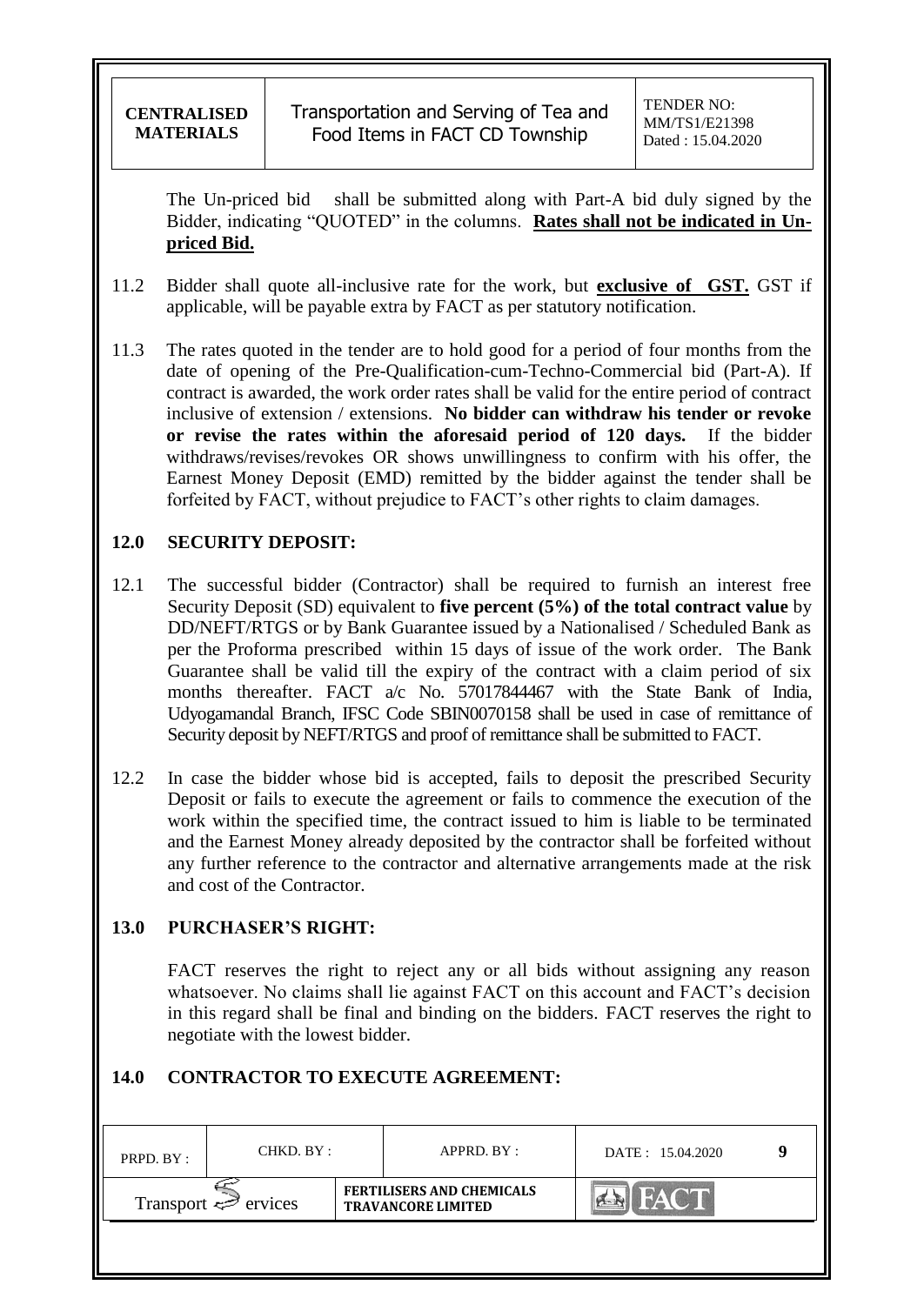The contractor's responsibility under this contract will commence on the date specified in the Letter of Intent/Work Order. The successful Bidder shall be required to execute an Agreement with FACT, within 15 days of the receipt by him of the 9Work order issued by FACT for carrying out the work according to the terms and conditions of the contract given along with the Work Order. The Agreement shall be executed on Rs.500/- Stamp paper and shall be in the pro forma as specified by FACT. The provisions contained in tender papers and other documents exchanged between the Bidder and FACT shall form part of the contract. The Earnest Money Deposit is liable to be forfeited in case the contractor fails to execute the Agreement within the stipulated period as mentioned above.

### **15.0 The bidder shall furnish the following along with the offers.**

- 1. The GST registration Number and details. In the case of Provisional ID, GST Registration Number shall be provided on receipt of the same.
- 2. Place of supply/Service

3. Address of the supplier/service provider's billing the item if it is different from 2 above

- 4. GST rates applicable for each item
- 5. HSN / SAC codes of each of the goods / services quoted

In case of unregistered contractor, a declaration to that effect with reason should be furnished.

FACT"s GST No. in the state of Kerala is **32AAACT6204C1Z2**. FACT"s GST numbers in other southern states is as follows:

| Tamilnadu:      | 33AAACT6204C1Z0 |
|-----------------|-----------------|
| Karnataka:      | 29AAACT6204C1ZP |
| Andhra Pradesh: | 37AAACT6204C1ZS |
| Telangana:      | 36AAACT6204C1ZU |
| Puducherry:     | 34AAACT6204C1ZY |
|                 |                 |

The supplier/contractor shall do the following:

- a) Submit GST compliant tax invoice to FACT along with supply.
- b) Shall ensure uploading the above invoice as per statute &
- c) File monthly returns in time enabling FACT to claim the input tax credit.

GST charged by the supplier/contractor shall be released separately to the supplier/contractor only after filing of (i) the outward supply details  $\&$  the monthly return on GSTN portal by the supplier/contractor and (ii) on matching the input tax credit to such invoice with the corresponding details of outward supply of the supplier/contractor.

| PRPD. BY:                           | CHKD. BY : |  | APPRD. BY :                                                   | DATE: 15.04.2020 |  |
|-------------------------------------|------------|--|---------------------------------------------------------------|------------------|--|
| Transport $\Leftrightarrow$ ervices |            |  | <b>FERTILISERS AND CHEMICALS</b><br><b>TRAVANCORE LIMITED</b> |                  |  |
|                                     |            |  |                                                               |                  |  |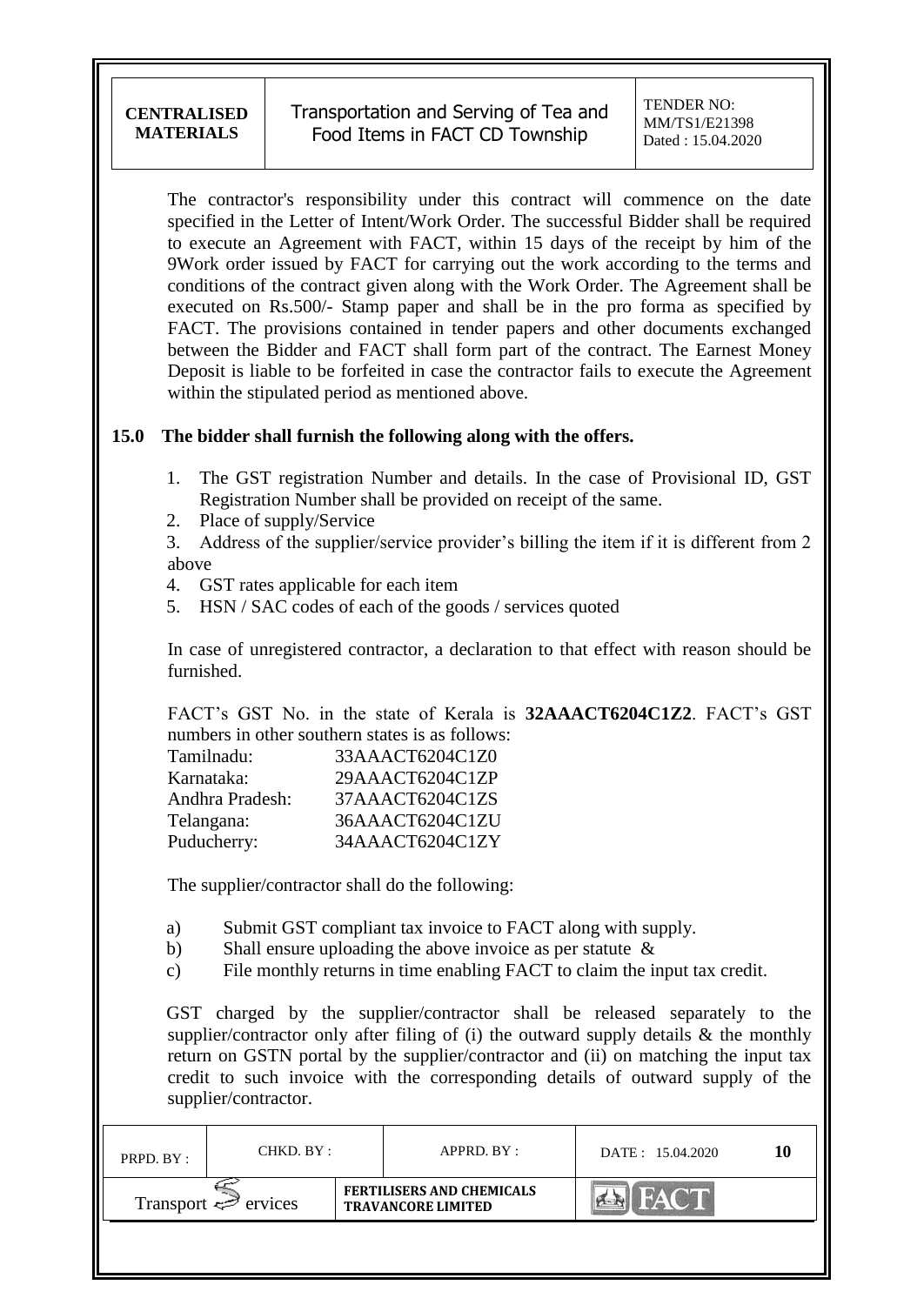Transportation and Serving of Tea and Food Items in FACT CD Township

TENDER NO: MM/TS1/E21398 Dated : 15.04.2020

In case FACT incurs any liability (like interest, penalty etc.,) due to denial/reversal of such input tax credit in respect of the invoice submitted by the supplier/contractor, for the reasons attributable to the supplier/contractor, the same shall be recovered from the supplier/contractor

Further in case FACT is deprived of the input tax credit due to any reason attributable to the supplier/contractor, the same shall not be paid or recovered if already paid to the supplier/contractor.

#### 16.0 **GENERAL:**

- 16.1 FACT reserves the right to extend without giving any reason, the last date for submission and opening of bid, but such extension will be duly intimated to those who have submitted online. In case the date of bid opening happens to be a day of strike/hartal etc. due to any reasons or happens to be a holiday for FACT, declared due to unforeseen and emergency reasons or due to any tech problems, the bids will be opened at the same time on the next full working day.
- 16.2 FACT reserves the right to make changes in the tender documents, but such changes will be published in our portal as a corrigendum. Bidders are requested to counter check with portal before submitting their bids.
- 16.3 Mere submission of all the documents will not necessarily mean that the Bidder is suitable. Worthiness assessed by FACT will be final and binding on the Bidder.
- 16.4 FACT may relax condition of prior turnover and prior experience with respect to Micro & Small Enterprises (MSEs) subject to meeting of quality and technical specifications, if specified in the tender.
- 16.5 Except in the cases of items/services related to public safety, health, critical security operations and equipment etc., FACT at its discretion may relax the conditions of prior turnover and prior experience (if specified in the tender) for Startups recognised by Dept. of Industrial policy and promotion (DIPP) subject to meeting quality and technical specifications, on furnishing copies of relevant certificates / documents in proof of such recognition by DIPP.
- 16.6 All clarification and correspondence related to this enquiry shall be made only in English to the Asst.General Manager(Materials)T&S, Centralised Materials, PD Administrative Building, FACT Ltd., Udyogamandal – 683 501, Tel : 0484- 2568260/2568629/2546427, FAX No: 0484-2545196, Email:julian@factltd.com
- 16.7 All disputes and questions, claims, rights, matters or things, whatsoever, in any way, arising out of or relating to the calling of bids, evaluation of offers, award of contract, change in structure of bids or any other matter relating to finalization of contract are to be referred to the sole Arbitrator who shall be the General Manager [Materials] of FACT. The award shall be binding on both the parties. The bidders are advised to get informed of all details they require regarding the work before submitting their bids.

| PRPD. BY:                | CHKD. BY : |  | APPRD. BY :                                                   | DATE: 15.04.2020 |  |
|--------------------------|------------|--|---------------------------------------------------------------|------------------|--|
| Transport $\iff$ ervices |            |  | <b>FERTILISERS AND CHEMICALS</b><br><b>TRAVANCORE LIMITED</b> |                  |  |
|                          |            |  |                                                               |                  |  |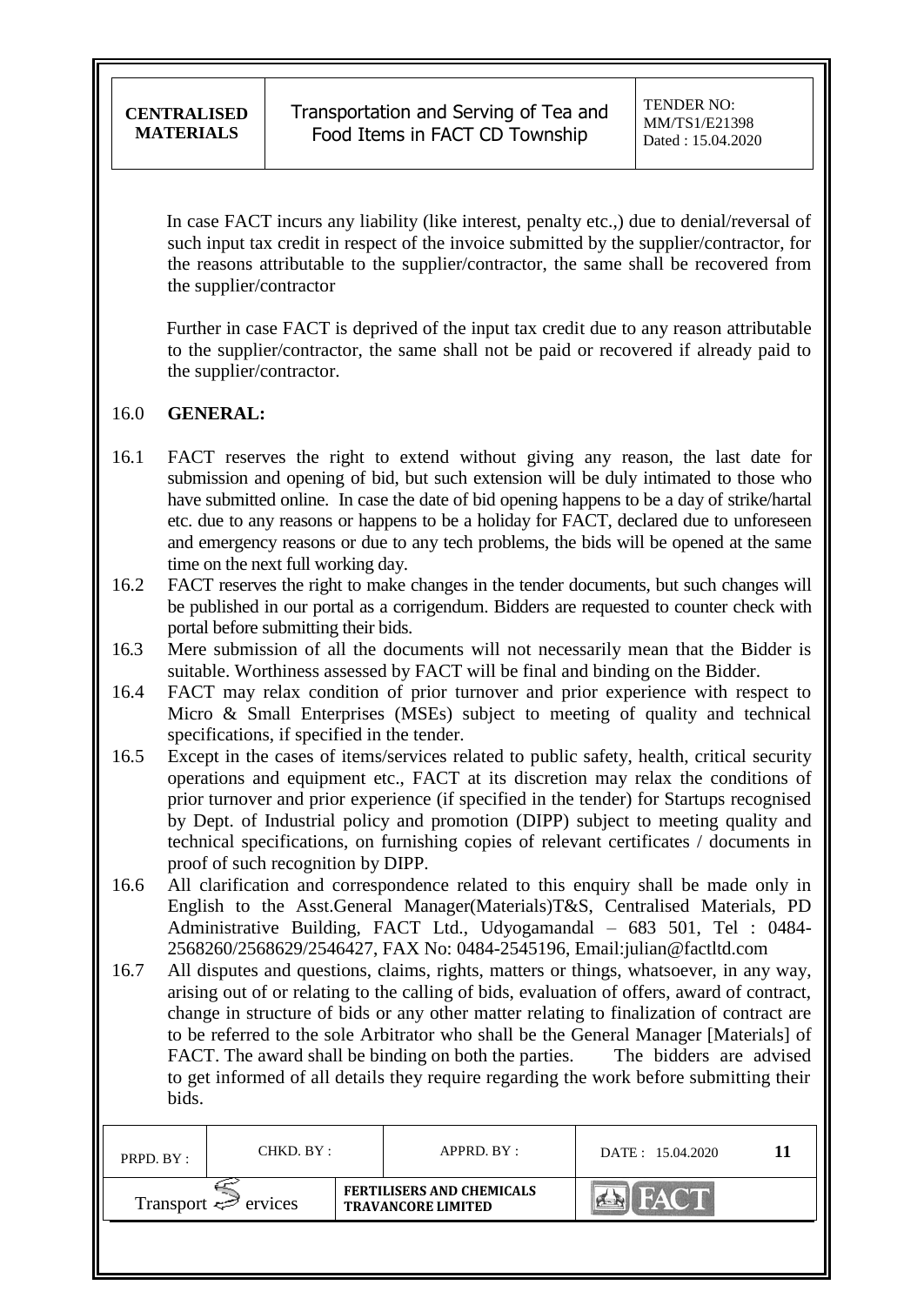.

16.8 Work order shall be issued by Asst. General Manager [Materials]-T&S.

### **17.0 TENDER UPDATES:**

Bidders are requested to visit Central Public Procurement Portal [\(https://eprocure.gov.in\)](https://eprocure.gov.in/) regularly for any updates/corrigendum on the tender, including extension of due date, if any. No other mode of communication shall be made in this regard.

### **18.0 FRAUD PREVENSION POLICY:**

Bidders shall comply with Fraud Prevention Policy of FACT 2012 (FPPF 2012). The said Policy is available in FACT's Website [www.fact.co.in.](http://www.fact.co.in/)

**ASST. GENERAL MANAGER (MATERIALS)-TS**

| PRPD. BY :                          | CHKD. BY : |                                                               | APPRD. BY: | DATE: 15.04.2020 |  |
|-------------------------------------|------------|---------------------------------------------------------------|------------|------------------|--|
| Transport $\Leftrightarrow$ ervices |            | <b>FERTILISERS AND CHEMICALS</b><br><b>TRAVANCORE LIMITED</b> |            | <b>FACT</b>      |  |
|                                     |            |                                                               |            |                  |  |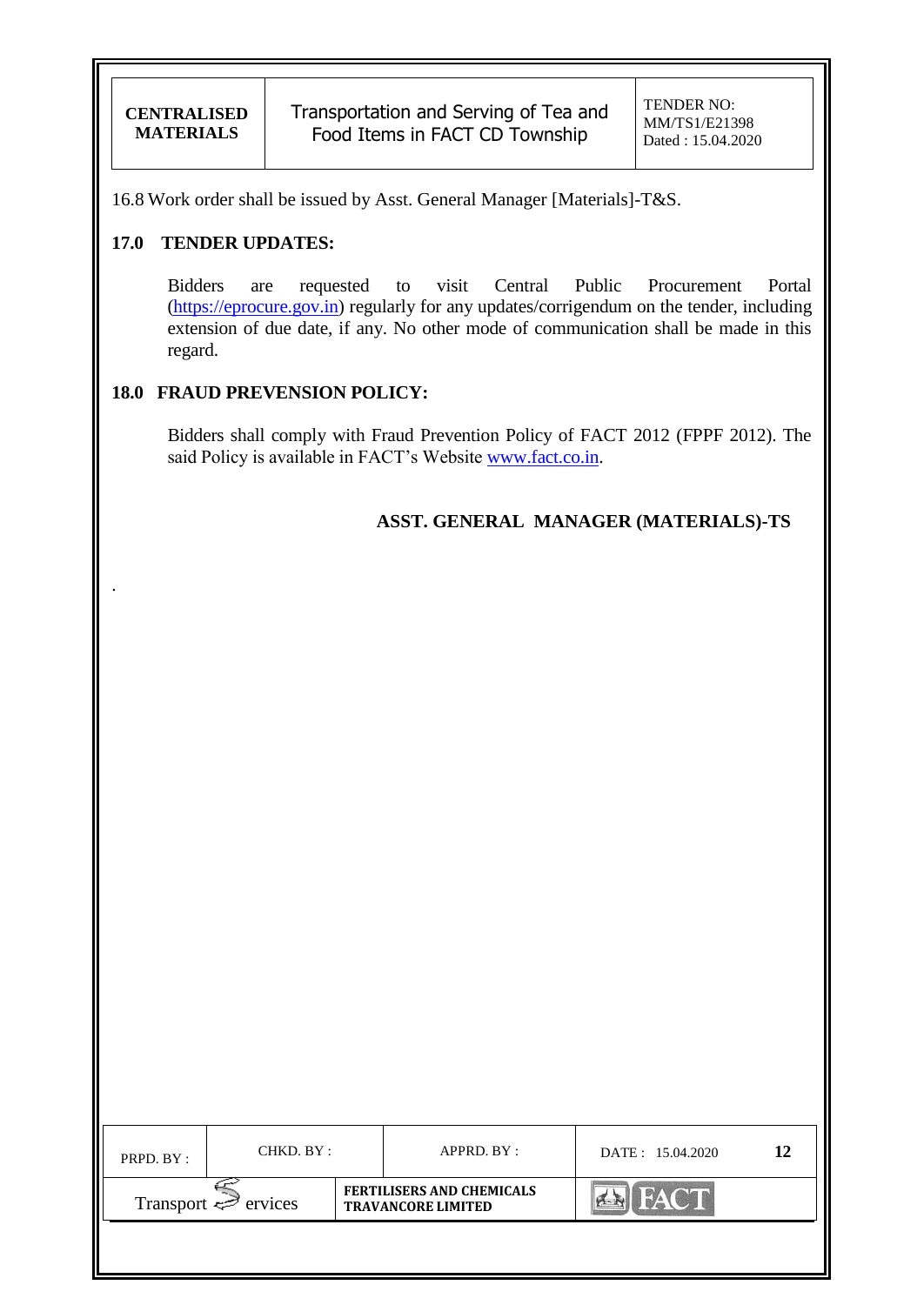Transportation and Serving of Tea and Food Items in FACT CD Township

TENDER NO: MM/TS1/E21398 Dated : 15.04.2020

#### **ANNEXURE II**

#### **PRE QUALIFICATION CRITERIA**

- 1. Bidder should have experience in undertaking at least one similar job (transportation) for a minimum contract value of not less than Rs. 50,000/- (Rupees fifty thousand) during any one of the last 5 years as on the date of tender. As a proof for satisfying the above criteria bidder must enclose copies of i) Work Order supported by corresponding (ii) Experience/Completion certificate and (iii) Performance certificate issued by the contractee with Part A bid as documentary evidence. In case of running contracts, performance certificate submitted *should* have been issued after the date of enquiry. For this purpose, the documents from organisations of similar standing as FACT, or organisations of sound financial capability and having status of principal employer; or Govt./Quasi Govt./Pvt. Ltd. companies which do their work mainly through public contracts shall be considered for acceptance.
- 2. Bidder shall own / control by way of lease, one covered goods vehicle (like Mahindra Pick up, TATA Ace or vehicles with similar capacity). Copies of the RC Book, Fitness Certificate, Insurance, etc. shall be enclosed in the bid. In case of leased vehicle, lease agreement in Rs.500/- stamp paper also shall be enclosed.
- 3. Bidder must be of sound financial standing. The bidder shall enclose along with prequalification bid, **any of the following** documents towards proof of financial soundness:
	- (a) Scanned Copies of Income Tax returns for the three previous years ending as on 31.3.2019
	- (b) Scanned Copies of audited Balance sheet & Profit & loss Account for last three previous years ending as on 31.3.2019.
	- (c) Bank statement after the date of enquiry showing minimum balance of Rs.21,000/- (or) / Credit Worthiness Certificate from Bank Manager for minimum amount of Rs.21,000/-.
	- (d) Bidder shall furnish a solvency certificate (original) for a minimum of Rs.21,000 from a Nationalised/ Scheduled Bank along with Part-A (Techno commercial) Bid. The Solvency Certificate issued shall be dated after the date of enquiry.

 Note for Micro & Small Enterprises and Startups: Prequalification criteria specified above shall also be applicable for Micro & Small Enterprises and Startups without any relaxation

| PRPD. BY:                | CHKD. BY : |  | $APPRD$ . $BY$ :                                              | DATE: 15.04.2020 |  |
|--------------------------|------------|--|---------------------------------------------------------------|------------------|--|
| Transport $\iff$ ervices |            |  | <b>FERTILISERS AND CHEMICALS</b><br><b>TRAVANCORE LIMITED</b> |                  |  |
|                          |            |  |                                                               |                  |  |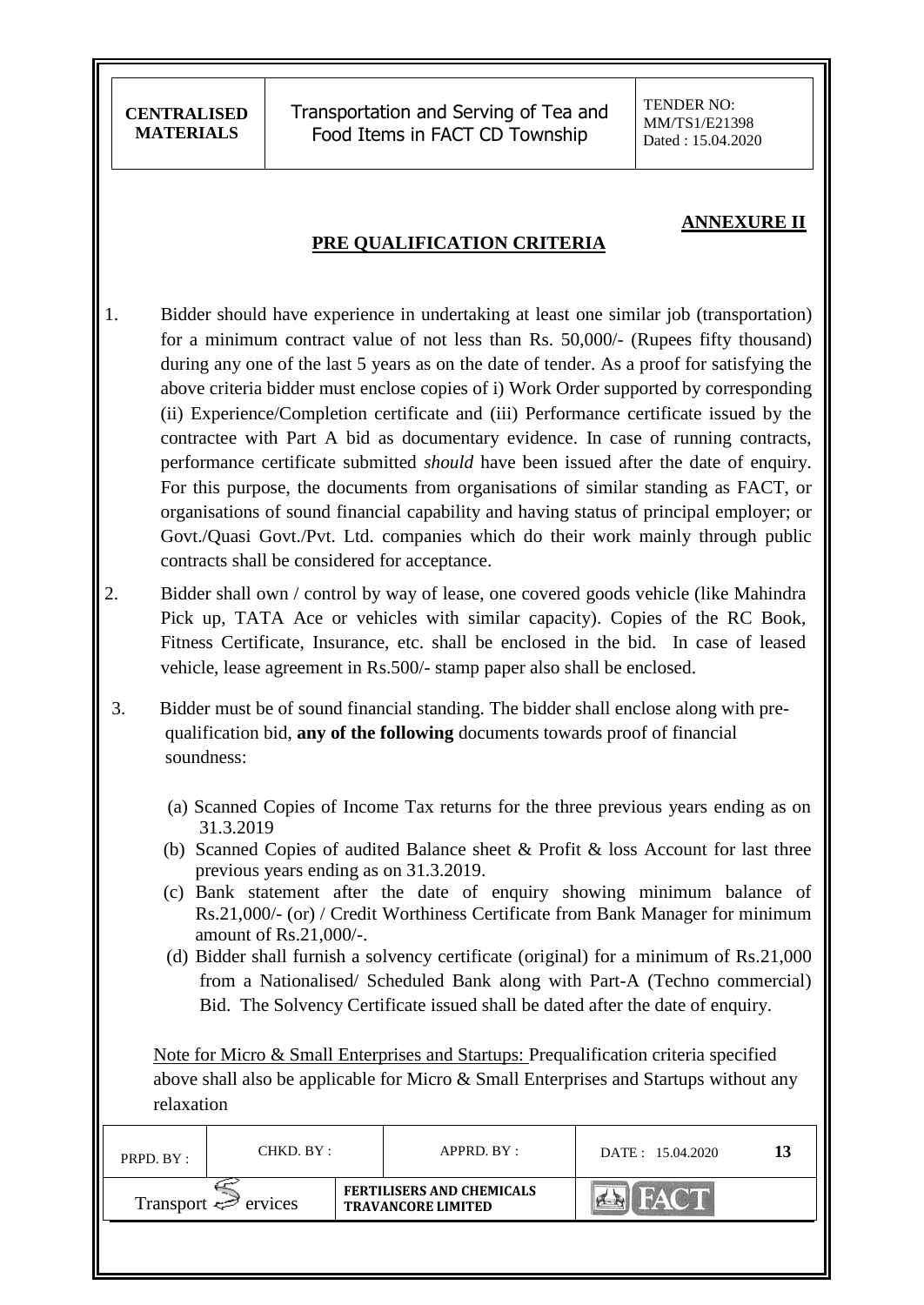Transportation and Serving of Tea and Food Items in FACT CD Township

TENDER NO: MM/TS1/E21398 Dated : 15.04.2020

### **ANNEXURE III**

#### VENDOR DATA UPDATION

FACT reserves the right to verify the information given as per the format and enclosures. It is the responsibility of the bidder to give full details asked for as per this format for evaluating his bid as per this Enquiry. Any misrepresentation of facts and withholding of information may result in disqualification.

| $\mathbf{1}$   |                                                                                                                                                                                                                                                                                                                                                                                                                     | Name of the Bidder                                                        |  |                                                               |       |                                                                                |    |
|----------------|---------------------------------------------------------------------------------------------------------------------------------------------------------------------------------------------------------------------------------------------------------------------------------------------------------------------------------------------------------------------------------------------------------------------|---------------------------------------------------------------------------|--|---------------------------------------------------------------|-------|--------------------------------------------------------------------------------|----|
| $\overline{2}$ | Address:                                                                                                                                                                                                                                                                                                                                                                                                            |                                                                           |  |                                                               |       |                                                                                |    |
| 3              |                                                                                                                                                                                                                                                                                                                                                                                                                     | Address of Cochin Office & Phone Nos:                                     |  |                                                               |       |                                                                                |    |
| $\overline{4}$ | Name, Designation of contact<br>person:<br>Telephone No, Fax No & Mobile phone No                                                                                                                                                                                                                                                                                                                                   |                                                                           |  |                                                               |       |                                                                                |    |
| 5              |                                                                                                                                                                                                                                                                                                                                                                                                                     | Constitution (Please tick):                                               |  |                                                               |       | Individual/ Proprietary / Partnership /<br>Private Limited /Public Limited etc |    |
| 6              |                                                                                                                                                                                                                                                                                                                                                                                                                     | Date of Registration (Attach copy of Registration<br>Certificate), if any |  |                                                               |       |                                                                                |    |
| 7              | Category:                                                                                                                                                                                                                                                                                                                                                                                                           |                                                                           |  |                                                               |       |                                                                                |    |
|                | i)Whether the entrepreneur comes under<br>the following status (please tick)<br>In case of Micro/Small pl. enclose UAM<br>certificate. All MSE bidders shall register<br>/ declare their UAM Number on CPP<br>Portal and copy of this registration /<br>declaration shall be attached with the offer;<br>failing which such bidders will not be able<br>to enjoy benefits as per PP Policy for<br>MSME order, 2012. |                                                                           |  |                                                               |       | Micro / Small / Medium                                                         |    |
|                | ii) In case bidder is an MSME Entrepreneur<br>whether he/she belongs to SC / ST<br>category.<br>(please tick)                                                                                                                                                                                                                                                                                                       |                                                                           |  |                                                               | SC/ST |                                                                                |    |
|                |                                                                                                                                                                                                                                                                                                                                                                                                                     |                                                                           |  |                                                               |       |                                                                                |    |
|                | CHKD. BY:<br>PRPD. BY:                                                                                                                                                                                                                                                                                                                                                                                              |                                                                           |  | APPRD. BY :                                                   |       | DATE: 15.04.2020                                                               | 14 |
|                | Transport =                                                                                                                                                                                                                                                                                                                                                                                                         | ervices                                                                   |  | <b>FERTILISERS AND CHEMICALS</b><br><b>TRAVANCORE LIMITED</b> |       | <b>FACT</b>                                                                    |    |
|                |                                                                                                                                                                                                                                                                                                                                                                                                                     |                                                                           |  |                                                               |       |                                                                                |    |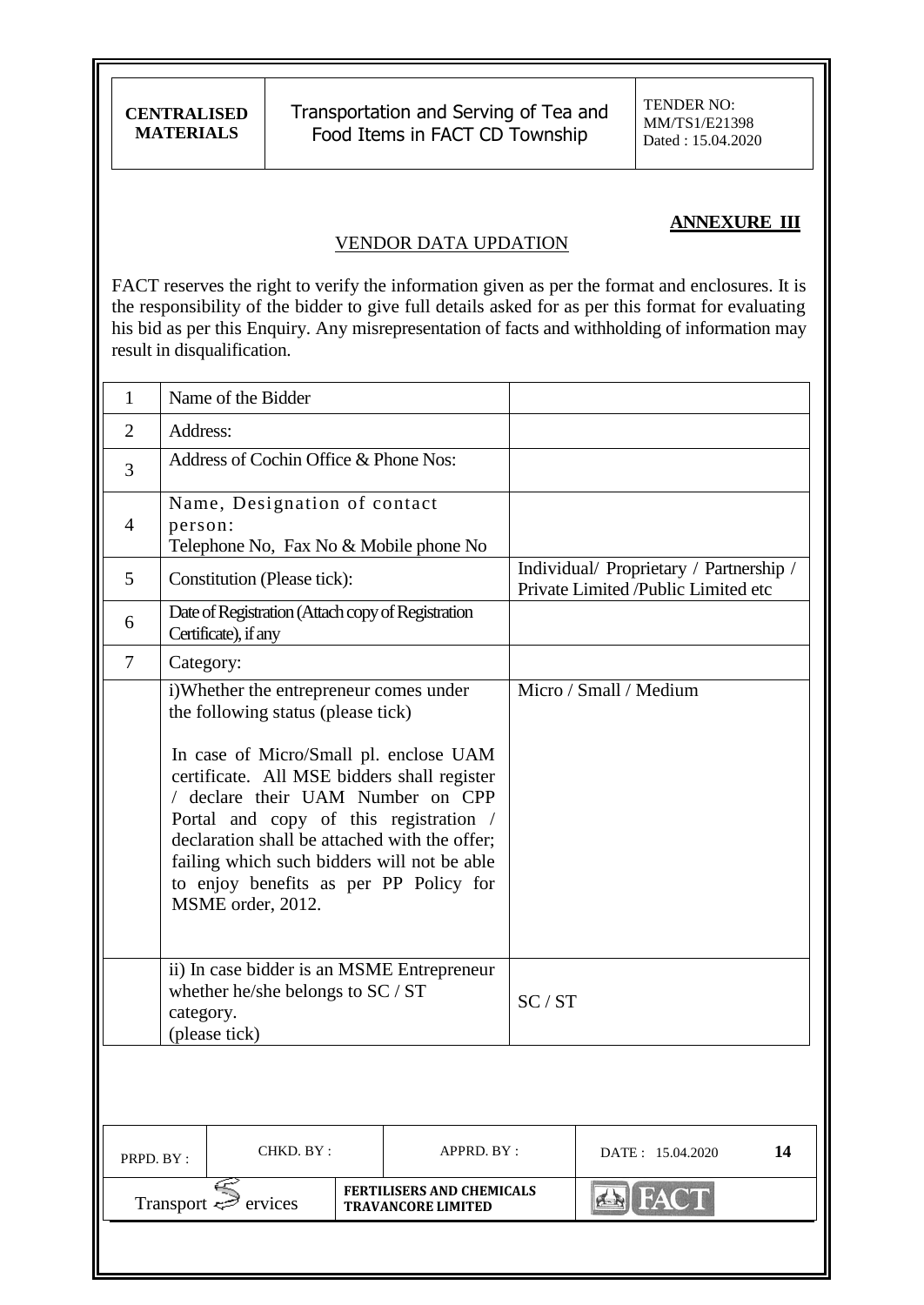#### 8.0 Financial Worthiness

i) Name Address & Tel. Nos. of Bank with which the Bidder has financial dealings: ii) Details of credit limits/ facilities enjoyed.

(Please submit Certificate from the Bank)

| S.No. Name of the Bank | Type of credit      | Amount of Credit     |
|------------------------|---------------------|----------------------|
|                        | (i.e C/C, O/D etc.) | Limit Sanctioned Rs. |
|                        |                     |                      |
|                        |                     |                      |
|                        |                     |                      |

### 8.1 Details of Profit & Loss Account and balance sheet (Please enclose copies for the preceding three financial years (duly audited)

9.0 As required in clause 1 of Annexure II of PQ criteria, bidders experience in any of the previous five years as on the date of tender shall be furnished as per the format below (Attach Certificates from Organisation served):

|                     |  | Name of the Description of Turnover / Value of Work Order(s) in Rs. |      |      |      |      |
|---------------------|--|---------------------------------------------------------------------|------|------|------|------|
| <b>Organisation</b> |  | work with Work $\vert$ 2015                                         | 2016 | 2017 | 2018 | 2019 |
|                     |  | Order No. & Date                                                    |      |      |      |      |
|                     |  |                                                                     |      |      |      |      |
|                     |  |                                                                     |      |      |      |      |

- 10. Credentials to be submitted for meeting Pre-qualification criteria on Experience.
	- i) Copy of work order or service contract issued in the name of the bidder by the organisation / client served.
	- ii) Experience / Completion certificate and Performance certificate issued in the name of the bidder by the organisation / client served certifying successful execution of the service.

Copies of above certificates shall be Self attested.

- 11. Have you ever been blacklisted by any Government: Departments, Public Sector, Quasi Government Undertaking.
- 12. Time required for commencement of work from date of our Work Order/Letter of Intent(LOI): ……………. Days.

| PRPD. BY:                      | CHKD. BY : |  | APPRD. BY:                                                    | DATE: 15.04.2020 | 15 |
|--------------------------------|------------|--|---------------------------------------------------------------|------------------|----|
| Transport $\Leftarrow$ ervices |            |  | <b>FERTILISERS AND CHEMICALS</b><br><b>TRAVANCORE LIMITED</b> |                  |    |
|                                |            |  |                                                               |                  |    |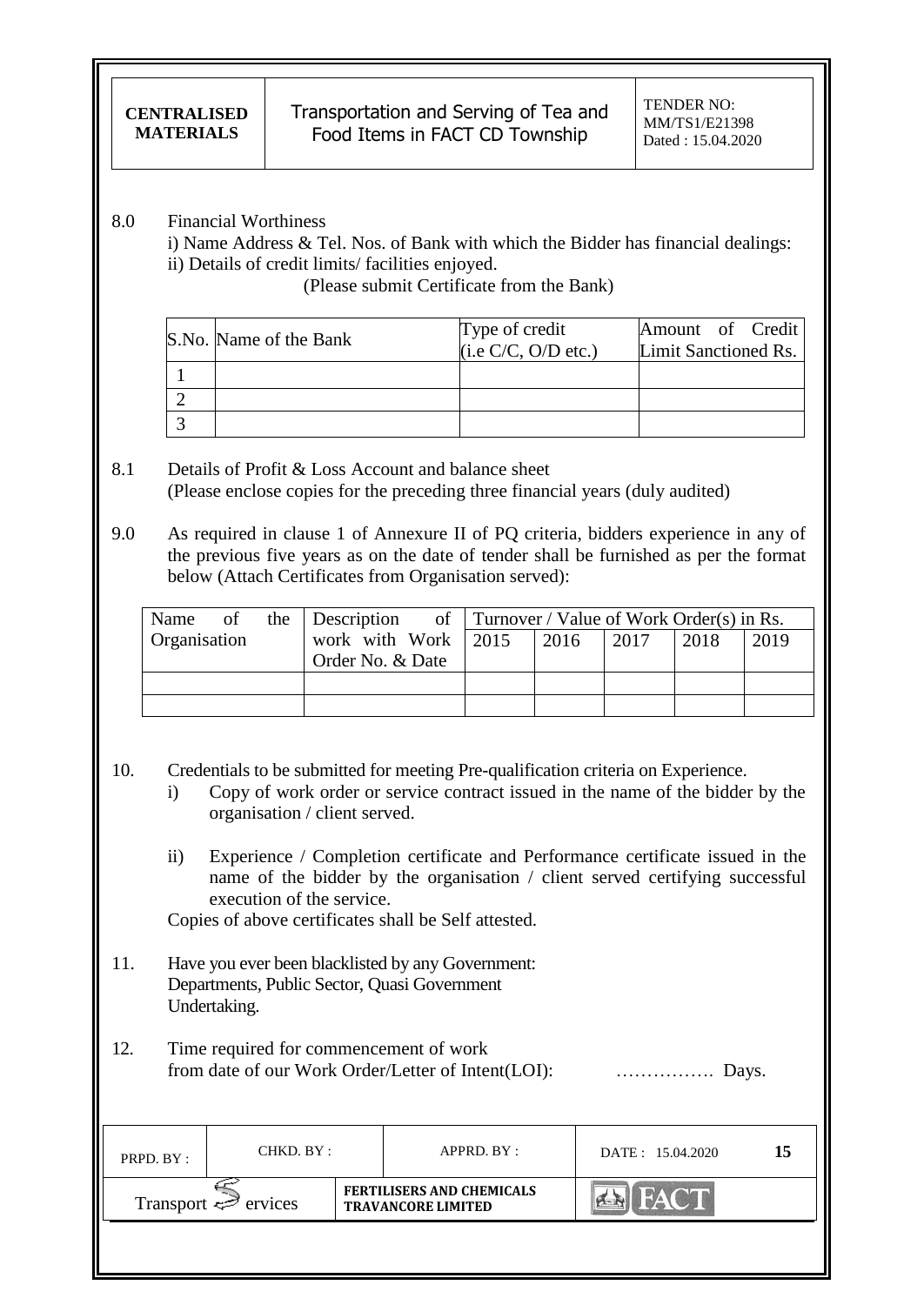Transportation and Serving of Tea and Food Items in FACT CD Township

### 13. Details of No. of workers proposed to be deployed for the subject work.

| $\overline{\text{S1.N}}$ o. | Name | Age |
|-----------------------------|------|-----|
|                             |      |     |
|                             |      |     |
|                             |      |     |
|                             |      |     |
|                             |      |     |
|                             |      |     |
|                             |      |     |
|                             |      |     |
|                             |      |     |
|                             |      |     |
|                             |      |     |

14.

| Details of EMD |                  |      |             |
|----------------|------------------|------|-------------|
| Name of        | UTR No./Challan/ |      |             |
| Bank/issuing   | Receipt No.      | Date | Amount(Rs.) |
| <b>Branch</b>  |                  |      |             |
|                |                  |      |             |

- 15. Permanent Account Number (PAN) of bidder: (Attach scanned copy of PAN Card)
- 16. Bidder shall attach a copy of the latest Income Tax return filed by the Bidder. In case the bidder becomes a successful contractor, payment as per terms and conditions of Work Order will be credited to your bank through National Electronic Fund Transfer or RTGS. Please furnish a cancelled cheque leaf of the account and the following details along with your Banker"s authorisation letter:

|                                        |                | Income Tax PAN No.                                            |            |              |                  |    |
|----------------------------------------|----------------|---------------------------------------------------------------|------------|--------------|------------------|----|
|                                        | $\overline{2}$ | GST Regn. No.                                                 |            |              |                  |    |
|                                        | 3              | Name of the Bank with address                                 |            |              |                  |    |
|                                        | 4              | Name of the Branch with address                               |            |              |                  |    |
|                                        | 5              | <b>MICR Code</b>                                              |            |              |                  |    |
|                                        | 6              | <b>IFSC Code</b>                                              |            |              |                  |    |
|                                        | 7              | <b>Account Type</b>                                           |            |              |                  |    |
|                                        | 8              | Bank Account No.                                              |            |              |                  |    |
|                                        | 9              | Account holder's Name                                         |            |              |                  |    |
|                                        |                |                                                               |            |              |                  |    |
| PRPD. BY:                              |                | CHKD. BY:                                                     | APPRD. BY: |              | DATE: 15.04.2020 | 16 |
| Transport $\epsilon^{\geq}$<br>ervices |                | <b>FERTILISERS AND CHEMICALS</b><br><b>TRAVANCORE LIMITED</b> |            | <b>IFACT</b> |                  |    |
|                                        |                |                                                               |            |              |                  |    |
|                                        |                |                                                               |            |              |                  |    |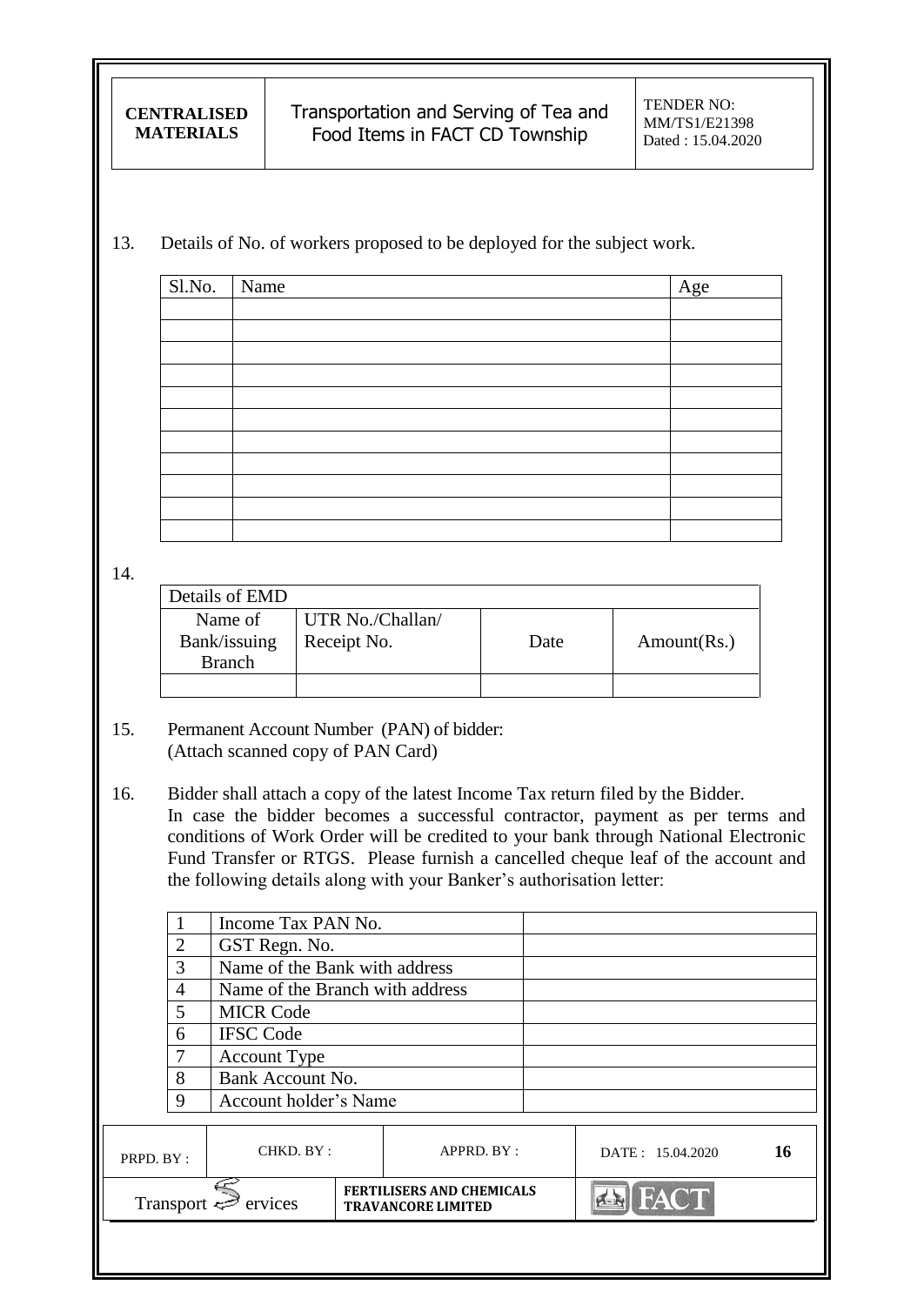Transportation and Serving of Tea and Food Items in FACT CD Township

10 Vendor email address

17. Following documents shall be enclosed along with Part-A of Bid

- i) Proof of constitution of firm.
- ii) Scanned Copy of "Permanent Account Number" (PAN) Card.
- iii) Scanned Copy of GST registration.
- iv) Scanned Copy of Registration certificate with Labour Dept./ PF / ESIC.
- vi) Other certificates required for meeting PQ criteria.

### **DECLARATION**

I/We hereby declare that the particulars furnished above are true to the best of my/our knowledge and belief. I/we hereby agree that FACT shall have the right to visit my/our office/works to satisfy themselves that the particulars furnished above are correct and I/we shall furnish any additional information/documents that may be required by FACT. I/we understand that suppression of any facts/furnishing false information shall render us liable for disqualification. I/We also declare that all statutory requirements and obligations required for employing labourers for the work as per this enquiry shall be met by me/us in case award of work. Necessary registration from Labour/PF/ESI Departments, as applicable, will be arranged prior to commencement of work.

Date: Name of Bidder:

Place Signature of Bidder:

(Seal)

| PRPD. BY:                           | CHKD. BY : |  | APPRD. BY:                                                    | DATE: 15.04.2020 |  |
|-------------------------------------|------------|--|---------------------------------------------------------------|------------------|--|
| Transport $\Leftrightarrow$ ervices |            |  | <b>FERTILISERS AND CHEMICALS</b><br><b>TRAVANCORE LIMITED</b> | <b>FACT</b>      |  |
|                                     |            |  |                                                               |                  |  |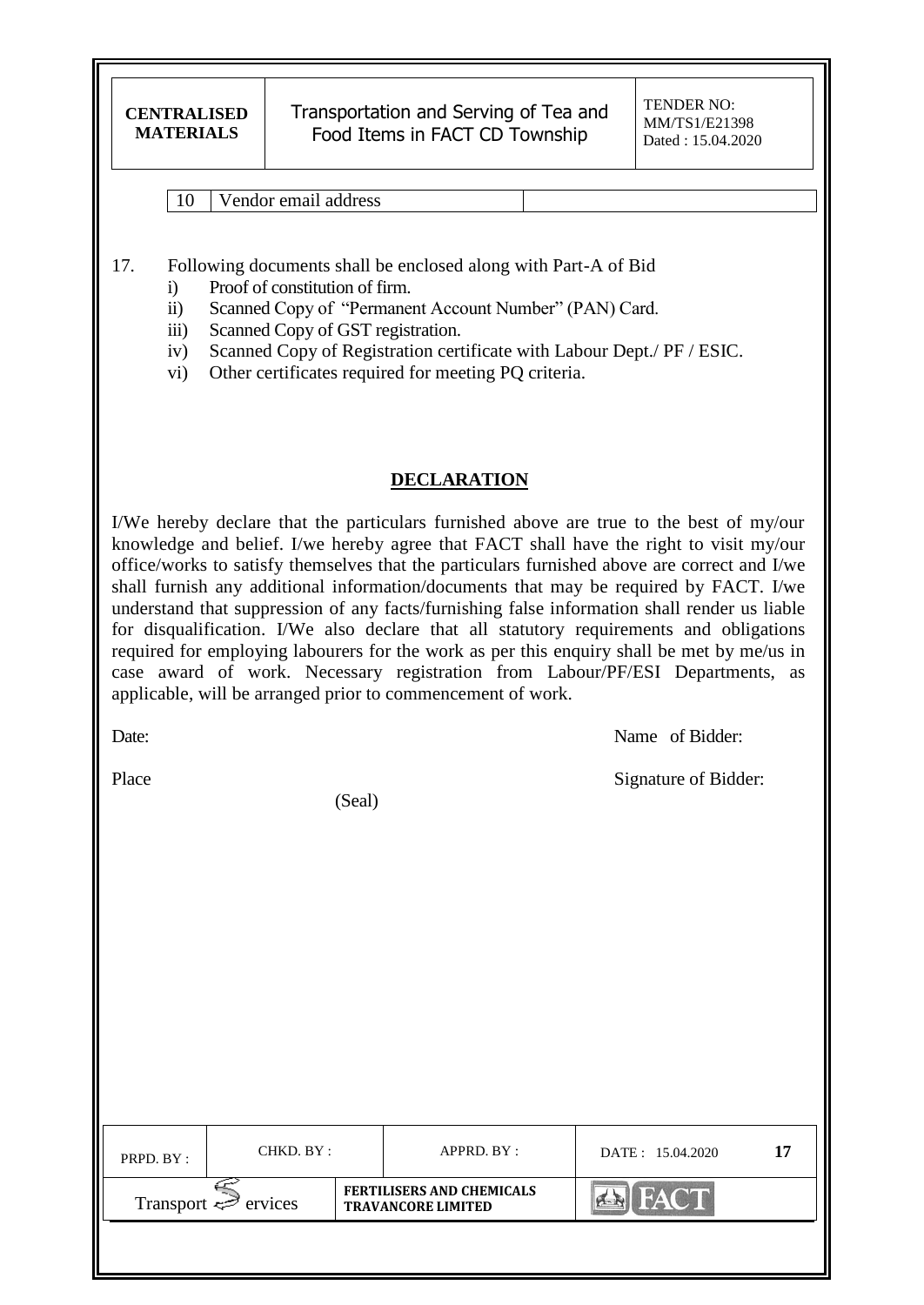# **ANNEXURE IV**

## **COMPLIANCE STATEMENT**

We state that our bid is in full compliance with the documents issued against the Enquiry No: MM/TS1/E21398 dtd. 15.04.2020 and we have read and understood the Notice Inviting Tender, Scope of Work, Instructions to Bidders and Terms and Conditions of Contract attached with this enquiry referred above and hereby confirm our acceptance to the same.

|  | Name of bidder: |  |
|--|-----------------|--|
|  |                 |  |

Signature of the Bidder:

Place: Date:

| PRPD. BY:                           | CHKD. BY : |  | APPRD. BY :                                                   | DATE: 15.04.2020 | 18 |
|-------------------------------------|------------|--|---------------------------------------------------------------|------------------|----|
| Transport $\Leftrightarrow$ ervices |            |  | <b>FERTILISERS AND CHEMICALS</b><br><b>TRAVANCORE LIMITED</b> | <b>FACT</b>      |    |
|                                     |            |  |                                                               |                  |    |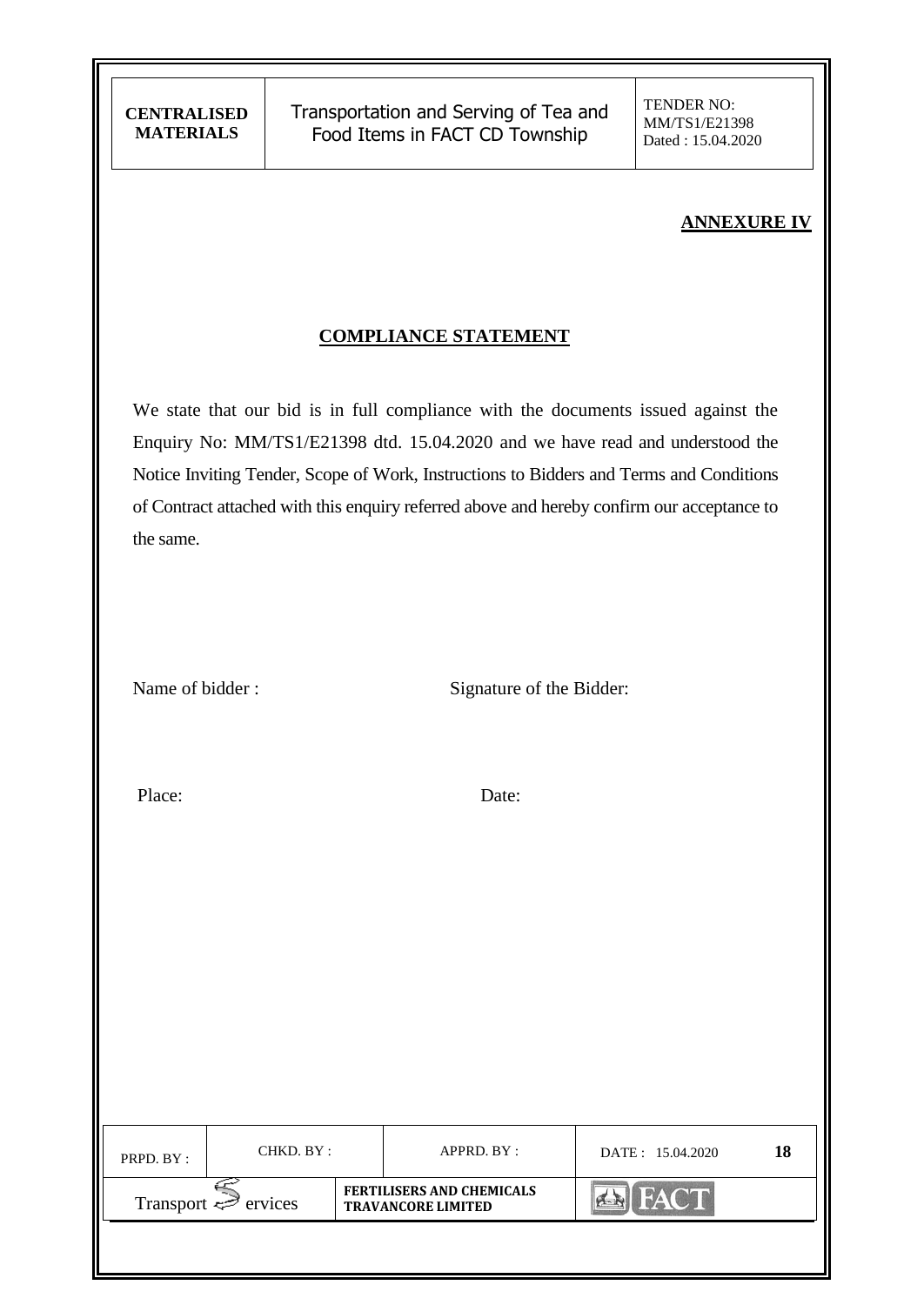Transportation and Serving of Tea and Food Items in FACT CD Township

## **ANNEXURE V**

#### **SPECIAL TERMS AND CONDITIONS**

#### DEFINITIONS:

- A. FACT –Shall mean The Fertilisers And Chemicals Travancore Limited.
- B. Contractor–Shall mean the person / company / firm with whom FACT has entered into the contract for subject work in FACT Cochin Division at Ambalamedu.

#### **1.0 Introduction**

In FACT Cochin Division Township at Ambalamedu, employees are posted at various work spots. The work involves (i) Transportation of Meals, Night Tiffin from Phase I Canteen to various points at Township & distribution of the same, (ii) Transportation & Serving of Tea twice in all the three shifts and (iii) Transportation & Serving of evening snacks from phase I canteen to various work spots in the FACT Cochin Division Township at Ambalamedu.

#### **1.1 Scope of supply by the Company**:

a) Plates, glasses, utensils and vessels for supplying meals, tiffin and tea will be provided by FACT on returnable basis on the expiry of the contract period.

#### **2.0 Scope of Work/ Quantity:**

#### FACT-CD TOWNSHIP

Transportation and serving of tea, Evening snacks, Collection, filling, distribution of Meals & Night tiffin to our employees posted to various work spots in CD Town ship at their work spots from phase I Canteen.

|     | Transportation & Serving of Meals              | 8/4 Shift | FACT-CD Township at Ambalamedu                                                       |
|-----|------------------------------------------------|-----------|--------------------------------------------------------------------------------------|
| ji. | Transportation & Serving of Meals              |           | 4/12 Shift   FACT-CD Township at Ambalamedu                                          |
| iii | of<br>Transportation & Serving<br>Night Tiffin |           | 12/8 Shift   FACT-CD Township at Ambalamedu                                          |
| iv  | Transportation & serving of<br>evening snacks  |           | 4/12 Shift   At various work spots in FACT Cochin<br>Division Township at Ambalamedu |

### **3.0 The timings for the supply**

| PRPD. BY: | CHKD. BY :                     |  | $APPRD$ . $BY$ :                                              | DATE: 15.04.2020 | 1 U |
|-----------|--------------------------------|--|---------------------------------------------------------------|------------------|-----|
|           | Transport $\Leftarrow$ ervices |  | <b>FERTILISERS AND CHEMICALS</b><br><b>TRAVANCORE LIMITED</b> |                  |     |
|           |                                |  |                                                               |                  |     |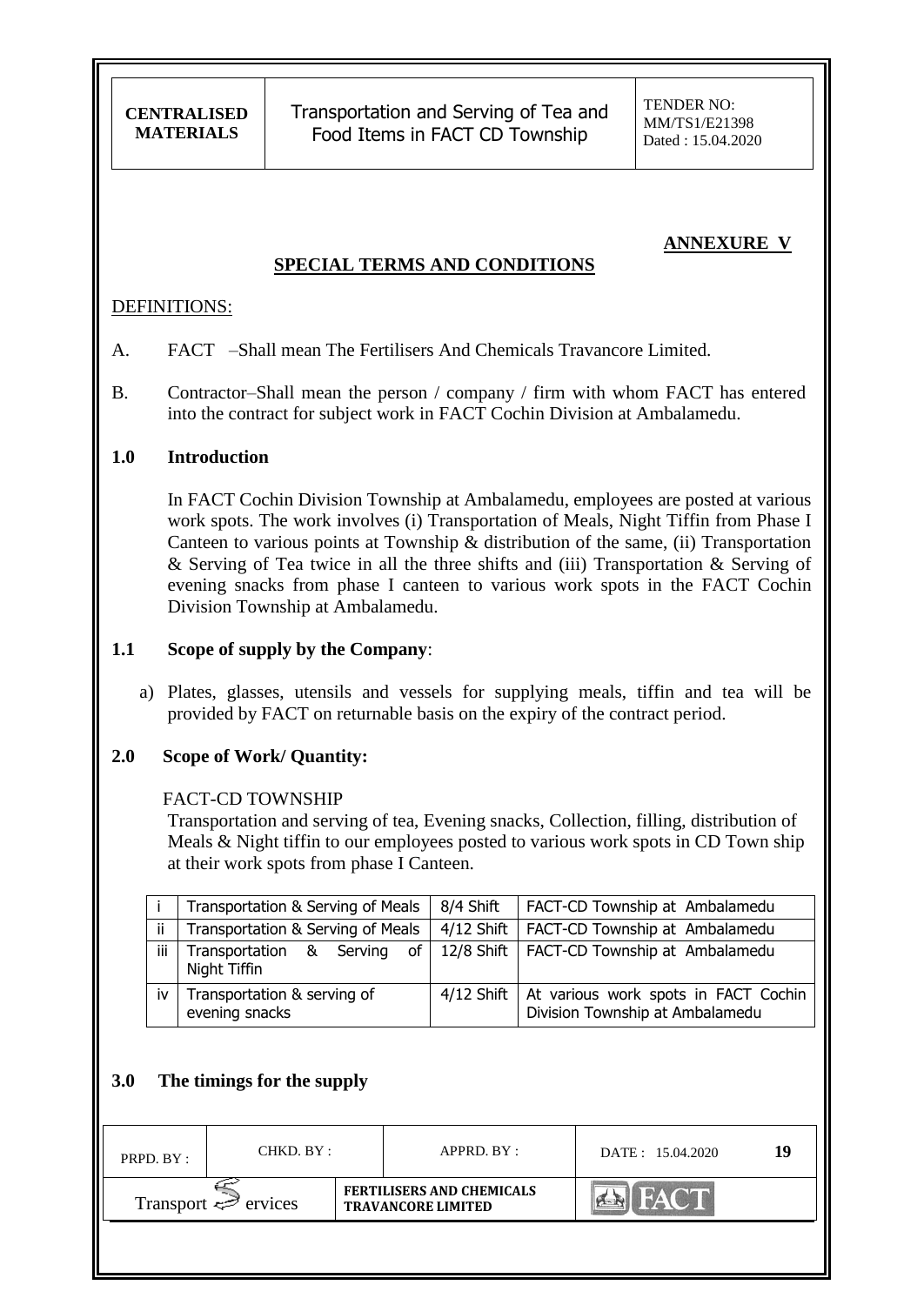### **a) Tea**

12/8 shift - 6.00 AM 08/4 shift - 8.30 AM & 1.30 PM

4/12 shift - 5.00 PM & 9.30 PM

Tea will be provided from Phase I canteen. Transportation and serving of the items to various work spots are to be done by the contractor

## **b) Tiffin**

12/8 shift - 6.00 AM

Tiffin items will be provided from Phase I canteen. Transportation and serving of the items to various work spots are to be done by the contractor.

### **c) Meals**

Meals will be provided from Phase I canteen. Filling of meals in tiffin carriers and transporting the filled tiffin carriers to various work spots in the town ship area are to be done by the contractor in 8/4 and 4/12 shifts.

08/4 shift - 12.00 Noon 4/12 shift - 08.00 PM

## **d) Evening snacks at 5 PM**

Snack of two pieces provided from Phase I Canteen is to be served to employees at various work spots.

### **Estimated quantity of Tea,Meals,night tiffin and evening snacks at FACT CD Township**.

| SI No | No Work spot     | No of Employees |         |          | Total            | Maximum No. per |
|-------|------------------|-----------------|---------|----------|------------------|-----------------|
|       |                  |                 |         |          | <b>Employees</b> | day             |
|       |                  | $12 - 8$        | $8 - 4$ | $4 - 12$ |                  |                 |
|       | Civil            |                 | 3       |          |                  |                 |
| 2     | Electrical       |                 |         |          |                  |                 |
| 3     | Pump houses      | 5               | 5       | 5        | 15               |                 |
| 4     | OHC              |                 | 6       |          | 6                | Meals 29 nos    |
| 5     | Pertol pump      |                 |         | 0        |                  |                 |
| 6     | <b>CISF</b>      | 6               | 6       | 6        | 18               |                 |
|       | Weigh Bridge     |                 |         |          |                  |                 |
| 8     | Ambalamedu house |                 | 4       | ი        | 4                |                 |
|       | <b>TOTAL</b>     | 12              | 29      | 12       | 53               |                 |

 Payment of bills that are complete in all respects shall normally be made by FACT Finance dept., within 15 days, after effecting all deductions applicable based on certification as per terms of the work order by DGM (HR).

## **5.0 Rates**:

5.1 The rates quoted shall be applicable for all the items of work –

- (i) Transportation and serving of Meals
- (ii) Transportation and serving of Night Tiffin

| PRPD. BY:                | CHKD. BY : |  | APPRD. BY:                                                    | DATE: 15.04.2020 | 20 |
|--------------------------|------------|--|---------------------------------------------------------------|------------------|----|
| Transport $\iff$ ervices |            |  | <b>FERTILISERS AND CHEMICALS</b><br><b>TRAVANCORE LIMITED</b> |                  |    |
|                          |            |  |                                                               |                  |    |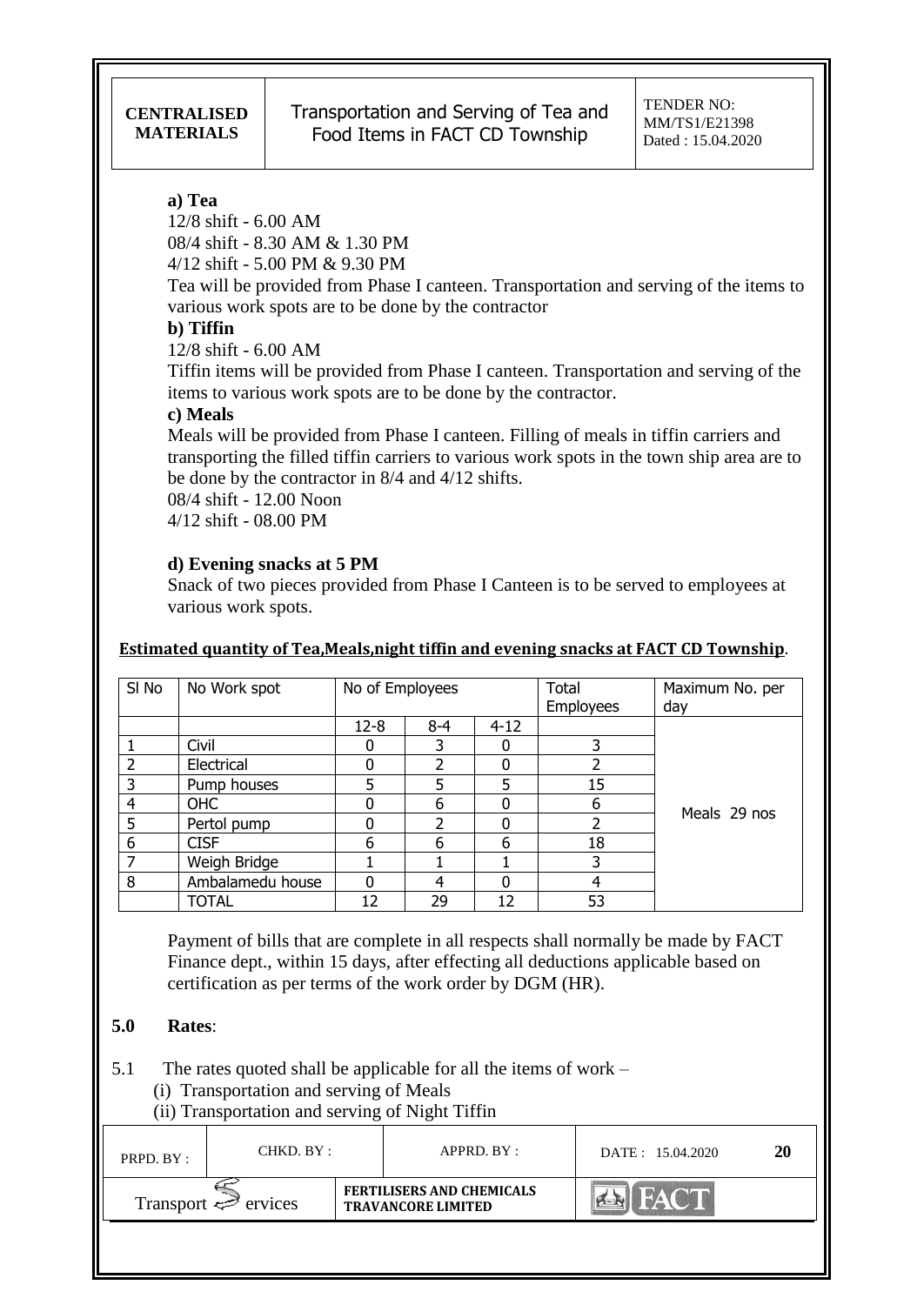(iii) Transportation and serving of Tea

(iv) Transportation and serving of Snacks

at each point during the respective shifts as detailed in the scope of work.

- 5.2 The rates shall be firm during the period of contract. No revision in rates shall be allowed for any reason whatsoever.
- 5.3 In case the contractor is requested to carry out any similar extra work not initially covered by the rates given in the contract, during the period of contract, the contractor shall be prepared to undertake such work, at rates mutually agreed upon.

### **6.0 Period of Contract**:

 From the date of commencement of work as specified in the WO / LOI up to 30.03.2021.

### **7.0 Security Deposit.**

- 7.1 The successful bidder shall remit 5% value of the contract amount as interest free Security Deposit (SD) or furnish a Bank Guarantee from a Nationalized / Scheduled Bank in the format prescribed by FACT for equivalent amount within 15 days of receipt of work order. The bank guarantee shall be valid till the expiry of the contract with a claim period of six months thereafter.
- 7.2 EMD of the successful bidder(s) can be adjusted as part payment towards security deposit required on award of the contract, if so desired by him/them. The Security Deposit shall not be released until the supply as per the Contract is satisfactorily completed and accepted and final bills paid.
- 7.3 Any amount due from the contractor to FACT shall be deducted from the Security deposit without prejudice to FACT"s right to claim balance amount, if any, from the Contractor.
- 7.4 The violation of any of the terms and conditions of contract by the contractor shall entail forfeiture of security deposit and disqualification from further work with FACT without prejudice to FACT's right to avail other remedies.

## **8.0 Agreement:**

 The Contractor shall execute within 15 days from the date of issue of Work Order an Agreement on Non Judicial Stamp paper of value of Rs.500/- in the form prescribed by FACT and shall bear all expenses incidental thereto.

| PRPD. BY:                           | CHKD. BY : |  | APPRD. BY:                                                    | DATE: 15.04.2020 | 21 |
|-------------------------------------|------------|--|---------------------------------------------------------------|------------------|----|
| Transport $\Leftrightarrow$ ervices |            |  | <b>FERTILISERS AND CHEMICALS</b><br><b>TRAVANCORE LIMITED</b> |                  |    |
|                                     |            |  |                                                               |                  |    |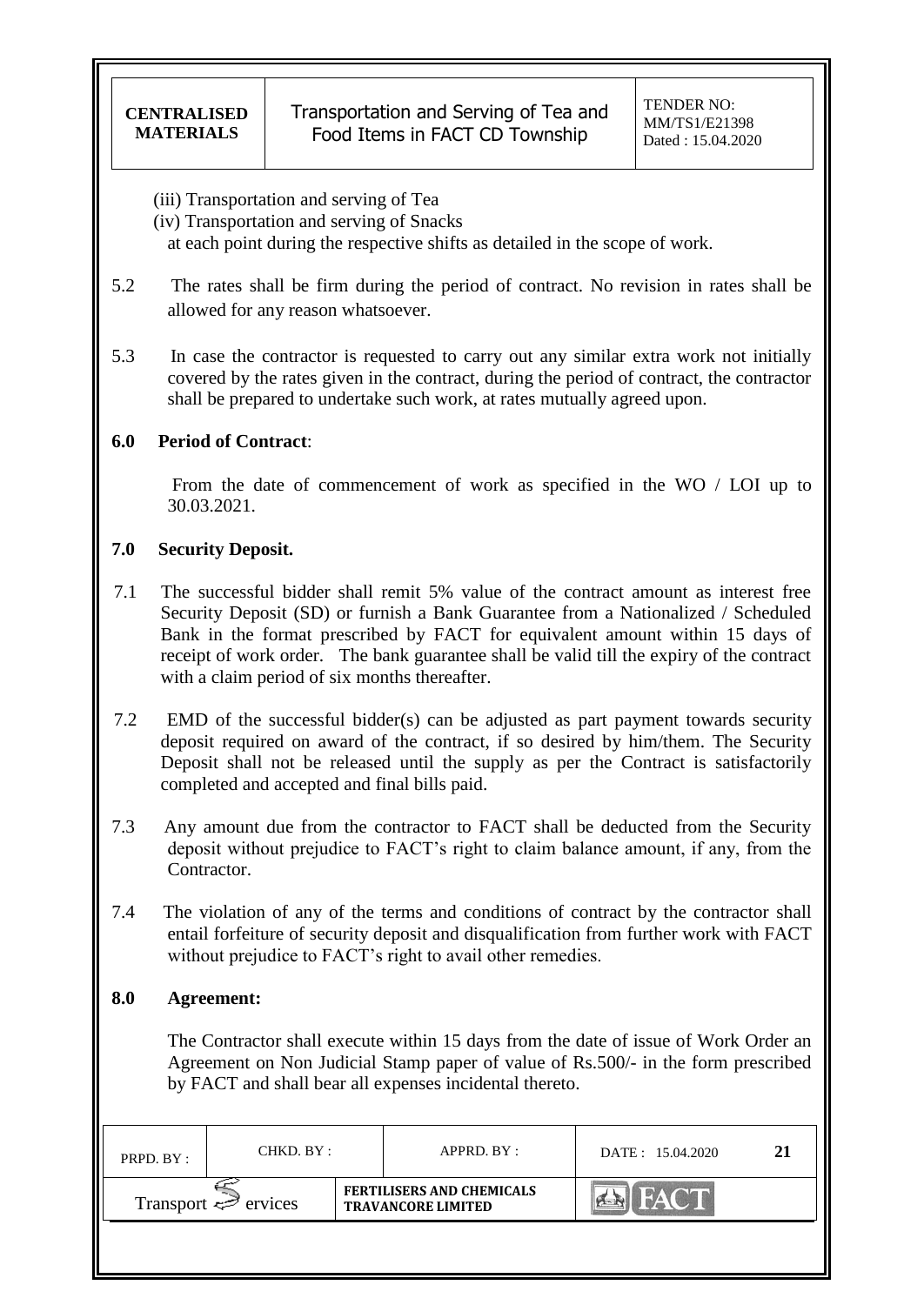#### **9.0 Penalty for Non-Performance:**

- 9.1 Contractor shall deploy adequate number of workers/labourers on each day of work, as required for carrying out the work as per the contract and based on instructions from DGM (HR) or his authorised representative.
- 9.2 If the contractor fails to do the work on any day, FACT will make alternate arrangements for the work, without notice to the contractor, and all the cost incurred on such arrangements, including overhead charges shall be recovered from the contractor without prejudice to FACT"s other rights under the contract.

### **10.0 Liability to work:**

- 10.1 Before commencing the work, the Contractor shall submit all the details of labourers/ working crew and vehicles/equipments deployed for the work to the authorised officer at FACT-CD.
- 10.2 The contractor shall engage one supervisor for supervision of the activities and he shall be available in the Office provided by FACT in all the three shifts for routine coordination with the authorized officer of Cochin Division Canteen for instructions regarding execution of work.
- 10.3 Evening Snacks are to be distributed to employees against coupons issued by the Welfare department of FACT CD. Coupons collected by the contractor are to be submitted to Cochin Division Canteen on a shift-to-shift basis.
- 10.4 The employees of the contractor on duty shall be healthy and shall always wear clean and neat dress. All the steel vessels used for serving meals, tiffin and tea shall be washed with soap solution and rinsed with hot water daily. The Company is an ISO 14001 certified one and the contractor shall strictly follow the instructions of the Company in this regard.
- 10.5 The contract shall not mean continuous work for the Contractor. There will not be any payment towards idling charges on account of this.
- 10.6 FACT shall have the right to object to any unsafe practice used or resorted to by the Contractor and to direct the Contractor to carry out the job in a manner considered safe by FACT.
- 10.7 In case, the contractor fails to carry out the works satisfactorily as per the contract, FACT may give 24 hours notice in writing to the contractor calling him to make good

| PRPD. BY:                | CHKD. BY : |                                                               | $APPRD$ . $BY$ : | DATE: 15.04.2020 | 22 |
|--------------------------|------------|---------------------------------------------------------------|------------------|------------------|----|
| Transport $\iff$ ervices |            | <b>FERTILISERS AND CHEMICALS</b><br><b>TRAVANCORE LIMITED</b> |                  | <b>ANSEE</b>     |    |
|                          |            |                                                               |                  |                  |    |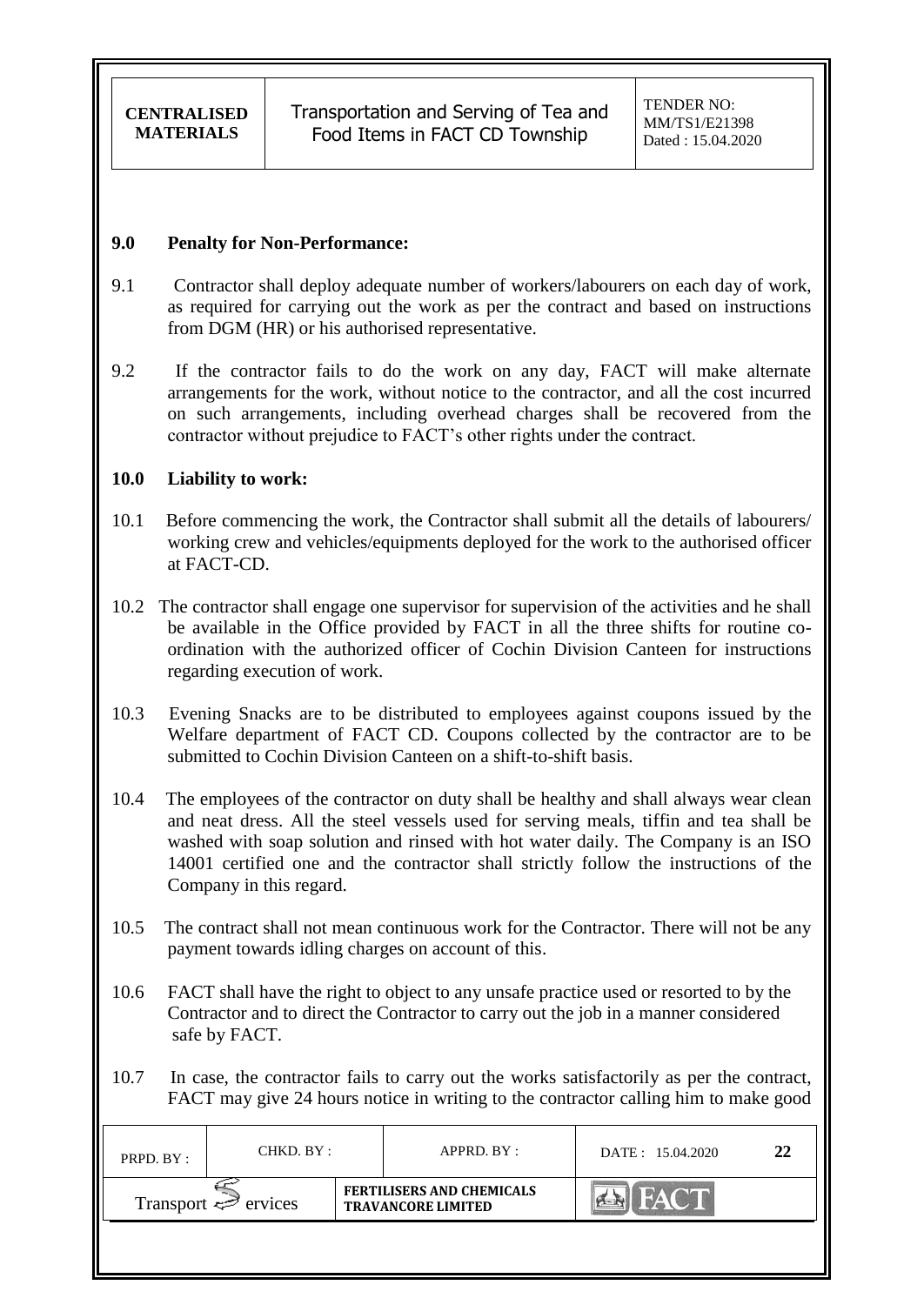the failure, neglect or contravention complained of within the said time. In default of compliance of said notice, the company shall have the option and be at liberty without prejudice to its rights, to arrange to complete the work by other means/other agencies and all losses, damages or extra expenditure incurred in this connection, if any, shall be to the contractor's account.

- 10.8 If the contractor becomes insolvent or in the event of his going into liquidation or winding up his business as the case may be or if in the opinion of the company, fails to fulfil his obligations in the execution of the work to company"s satisfaction, the company may forthwith terminate the contract or take it over in whole or in part and employ any other agency or agencies to continue the work or get it done departmentally and forfeit the contractor's security deposit and retention of money without prejudice to the company's rights to claim compensation from the contractor for losses or damages suffered by the company as a result of the above arrangements. The contractor shall have no claim to compensation for any loss that may occur consequent to the above arrangements.
- 10.9 In case the Contractor fails to commence the work (or) failed to continue the contract as per the terms and conditions of the contract, FACT shall have the power to terminate the contract and make alternative arrangements to carry out the work for the remaining period at the risk and cost the Contractor. In such case, the Contractor shall be liable for any expenses, loss or damage, which FACT may incur or sustain by reason of or in connection with the Contractor's default. FACT will also have the option to put the vendor on Enquiry Holiday for a minimum period of two years.
- 10.10 The security and safety of the Contractor's belongings shall be arranged by him at his own responsibility and cost.
- 10.11 Insurance coverage of the Contractor's vehicles/equipments and crew deployed for the job shall be arranged by him at his own responsibility and cost.
- 10.12 The Contractor shall assume all liabilities for, and keep FACT wholly indemnified against, all actions or suits, costs, damages, changes and expenses arising out of or in connection with carrying out of the work covered by the contract with respect to the labourers / equipments / machinery deployed by the contractor for the work.
- 10.13 No claim for extra payment on account of incidental expenses such as Kettukooli, Attikooli, Marikooli etc., incurred by the contractor shall be entertained by FACT. FACT shall not make any payment to the contractor other than the rates as per the work order.
- 10.14 Strike etc., by Contractor"s labour owing to any dispute pertaining to the wages or otherwise will not be deemed to be a reason beyond the control of the Contractor.

| PRPD. BY:                | CHKD. BY : |                                                               | APPRD. BY : | DATE: 15.04.2020 | 23 |
|--------------------------|------------|---------------------------------------------------------------|-------------|------------------|----|
| Transport $\iff$ ervices |            | <b>FERTILISERS AND CHEMICALS</b><br><b>TRAVANCORE LIMITED</b> |             |                  |    |
|                          |            |                                                               |             |                  |    |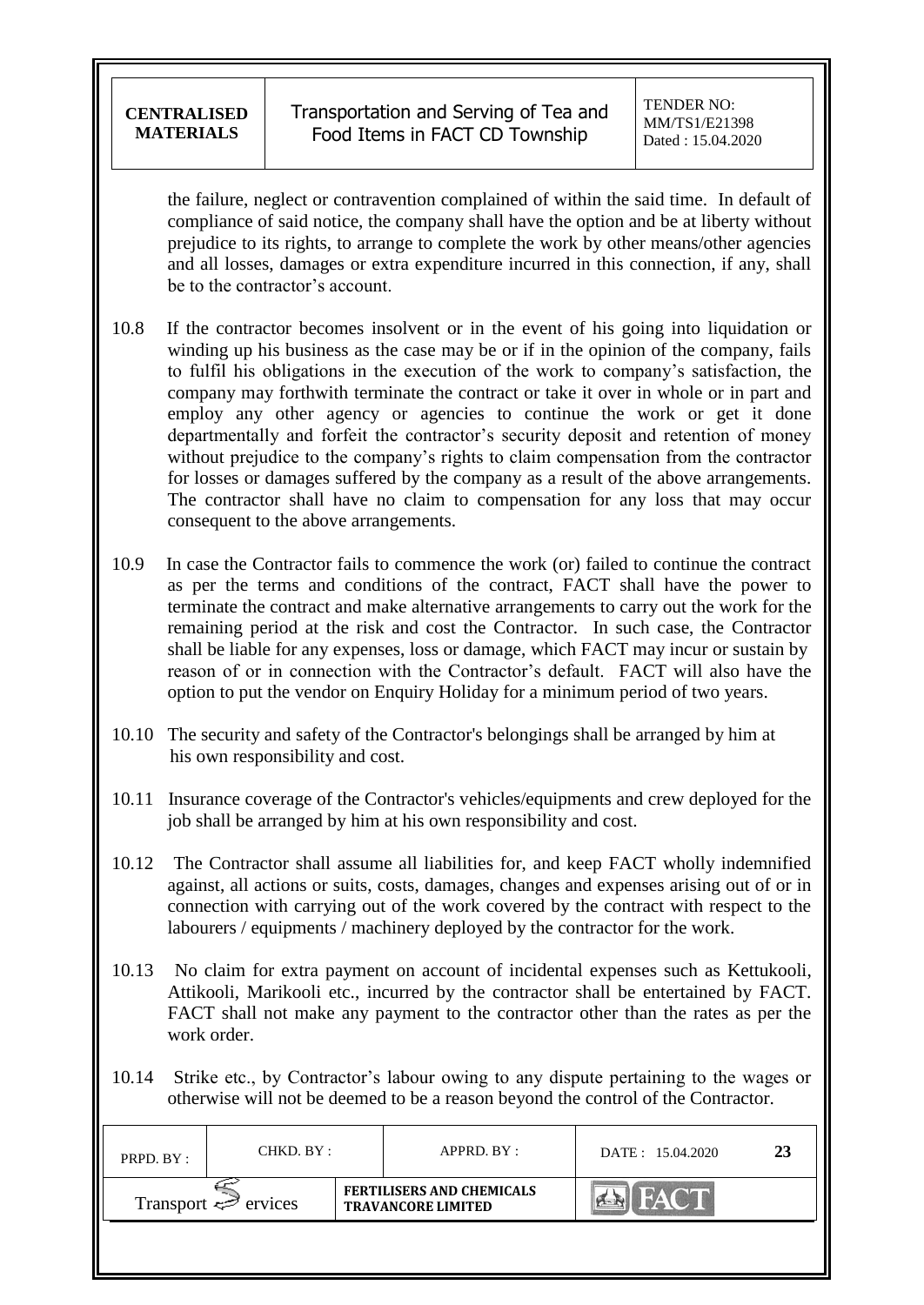- **11.0 Contract Administration**: The contract shall be administered by the Manager (HR)-CD or his authorized representative.The Contractor or his authorised representative shall call on / report to the above officer on daily basis to receive instructions regarding the no. of workers to be deployed in each shift and arrange to work accordingly. General Manager (HR) shall be the over-all authority for all the activities related to this contract and his decision shall be final and binding.
- **12.0 Measurement of Consumption**: The strength of the concerned departments will be the basis of payment as far as regular staffs are concerned. The tea requirement for meetings and guests will be certified by the concerned department in the register to be maintained by the supplier. The strength of Apprentices and Project trainees will be provided by Training Centre.

### **13.0 Settlement of Bills:**

- 13.1 Payment will be based on the consumption arrived at as per clause 12 above and as per clause 10.3 above for snacks. The contractor shall submit bills for completed item of works only, in the prescribed form along with supporting documents on a fortnightly basis to DGM(HR), for his certification.
- 13.2 Payment of bills that are complete in all respects shall normally be made by FACT Finance dept., within 15 days, after effecting all deductions applicable based on certification as per terms of the work order.
- 13.3 Payments as per terms & conditions of /Work Order will be credited to the bank through National Electronic Fund Transfer or RTGS. Please inform the following details along with your Banker's authorisation letter.

 (a)Bank Name, (b)Branch Name (c)MICR Code, (d)IFSC Code, (e) Account type (f) Account No.

- 13.4 Statutory Deductions Statutory deductions towards Income Tax, ESI, Provident Fund etc., shall be made from the contractor's bills, as applicable.
- 13.5 The Contractor shall not be eligible for any other charges on any account other than that specifically mentioned in the Work Order. The contractor shall submit ESI/PF clearance certificate along with the bill for effecting payment.
- **14.0 GST**: The rate for each item of work shall be inclusive of all the costs towards statutory levies and payments, all establishment costs, labour registration, wages paid to the labourers, PF, ESI or other remittances on behalf of the labourers etc., but excluding GST that shall be payable extra as per statutory notifications.

### **15.0 Working Hours:**

 The work shall be carried out in all days of the week, including Sundays and Holidays as per schedule mentioned above. The Contractor is expected to arrange his work accordingly without interruptions and any failure shall be subject to the provisions of

| PRPD. BY:                | CHKD. BY : |                                                               | APPRD. BY: | DATE: 15.04.2020 | 24 |
|--------------------------|------------|---------------------------------------------------------------|------------|------------------|----|
| Transport $\iff$ ervices |            | <b>FERTILISERS AND CHEMICALS</b><br><b>TRAVANCORE LIMITED</b> |            |                  |    |
|                          |            |                                                               |            |                  |    |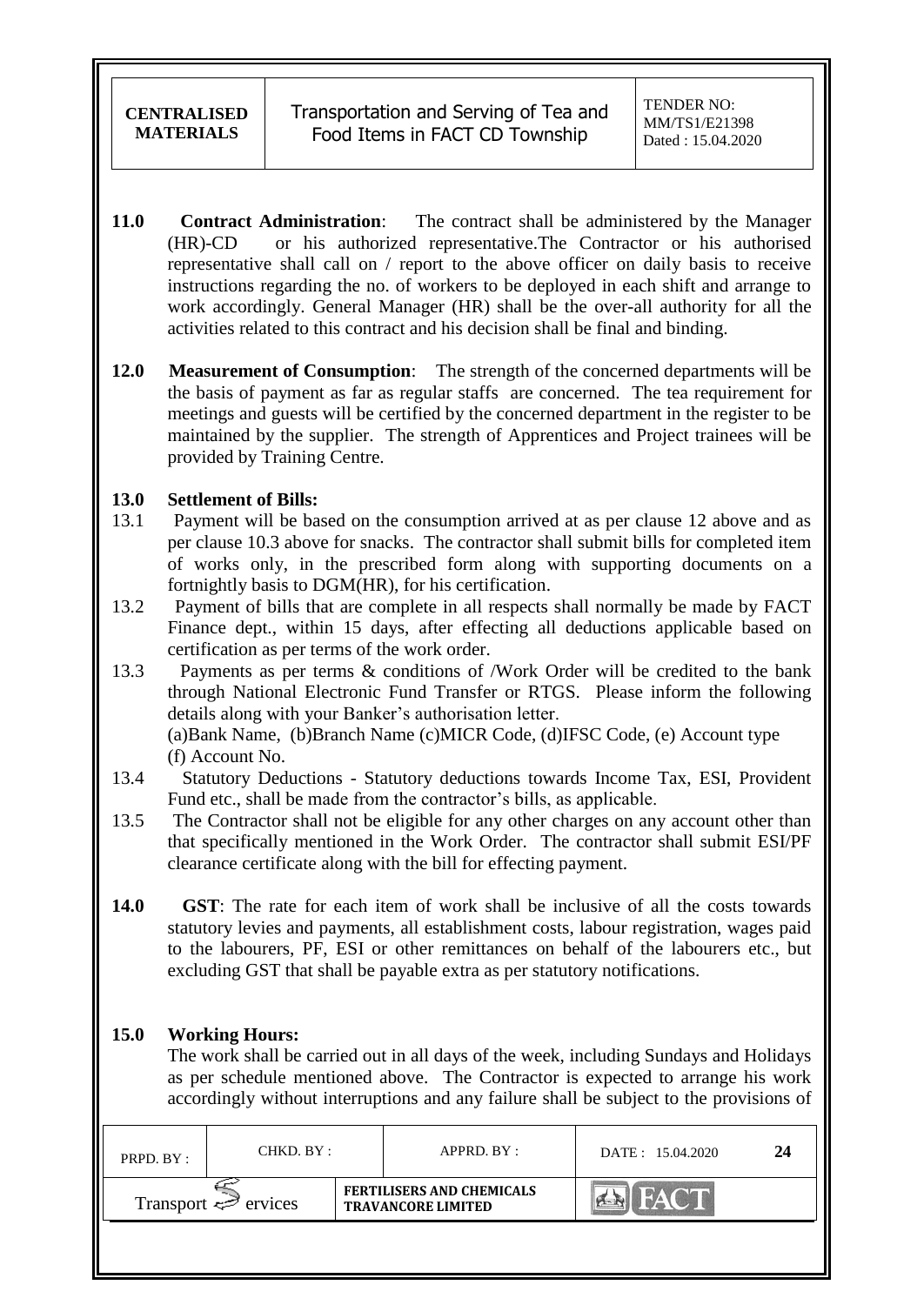the work order.

### **16.0 Other Conditions:**

- 16.1 The contractor shall employ only those adult workers (above 18 years of age) who are not disabled, mentally unsound, women in advanced stage of pregnancy or very old persons etc.
- 16.2 Lady workers shall not be engaged in 4/12 and 12/8 shift.
- 16.3 The workers deployed by the Contractor for the work shall be covered under the PF  $\&$ ESI Acts. The Contractor shall ensure full compliance to the above Acts. The Contractor shall be responsible for making all payments to his workmen, including ESI and Provident Fund benefits etc., as applicable. Deductions towards PF & ESI contributions on behalf of the workers will be made from the Contractor's bills, and remitted to the concerned Departments by FACT based on wage roll cum attendance roll to be furnished by the Contractor. If the workers are not presently registered with PF & ESI, necessary applications signed by the workers shall be submitted by the Contractor for enabling their registration.
- 16.4 The contractor shall be liable for payment of all claims, compensation or expenses payable as a result of any accident or injury sustained by workmen employed or hired by the contractor in the execution of the contract, which the contractor is liable to pay by rule, law and order of Government. The expenses, if any, incurred by FACT on the above will be realised from any amount that may be due to the contractor from FACT. Also, the Contractor shall be liable to pay all damages and expenses suffered by the company due to his negligence to perform any of the services mentioned in the contract or due to any action or omission of his employees.
- 16.5 The Contractor shall obtain photo identity badges (passes) approved and issued by CISF FACT-CD Unit for himself, his workers and representatives for entry inside the premises of FACT and where handling/transportation/loading/ unloading points are located. Passes are not transferable and shall be renewed on expiry. Passes must be surrendered to FACT's Security Department, when workers/representatives are changed or when the contract is completed/terminated, failing which an amount as fixed by the FACT shall be payable for every pass thus not surrendered.
- 16.6 All materials taken out shall be regulated through material passes issued by an authorized officer at Welfare Dept. of FACT – Cochin Division.
- 16.7 The Contractor and his employees are expected to abide by discipline and traffic regulations as directed by FACT and CISF Personnel from time to time within Office and Plant premises. FACT reserves the right to demand the removal of the contractor or his employees who have been declared by FACT as offending its directives,

| PRPD. BY:                           | CHKD. BY : |  | APPRD. BY:                                                    | DATE: 15.04.2020 | 25 |
|-------------------------------------|------------|--|---------------------------------------------------------------|------------------|----|
| Transport $\Leftrightarrow$ ervices |            |  | <b>FERTILISERS AND CHEMICALS</b><br><b>TRAVANCORE LIMITED</b> |                  |    |
|                                     |            |  |                                                               |                  |    |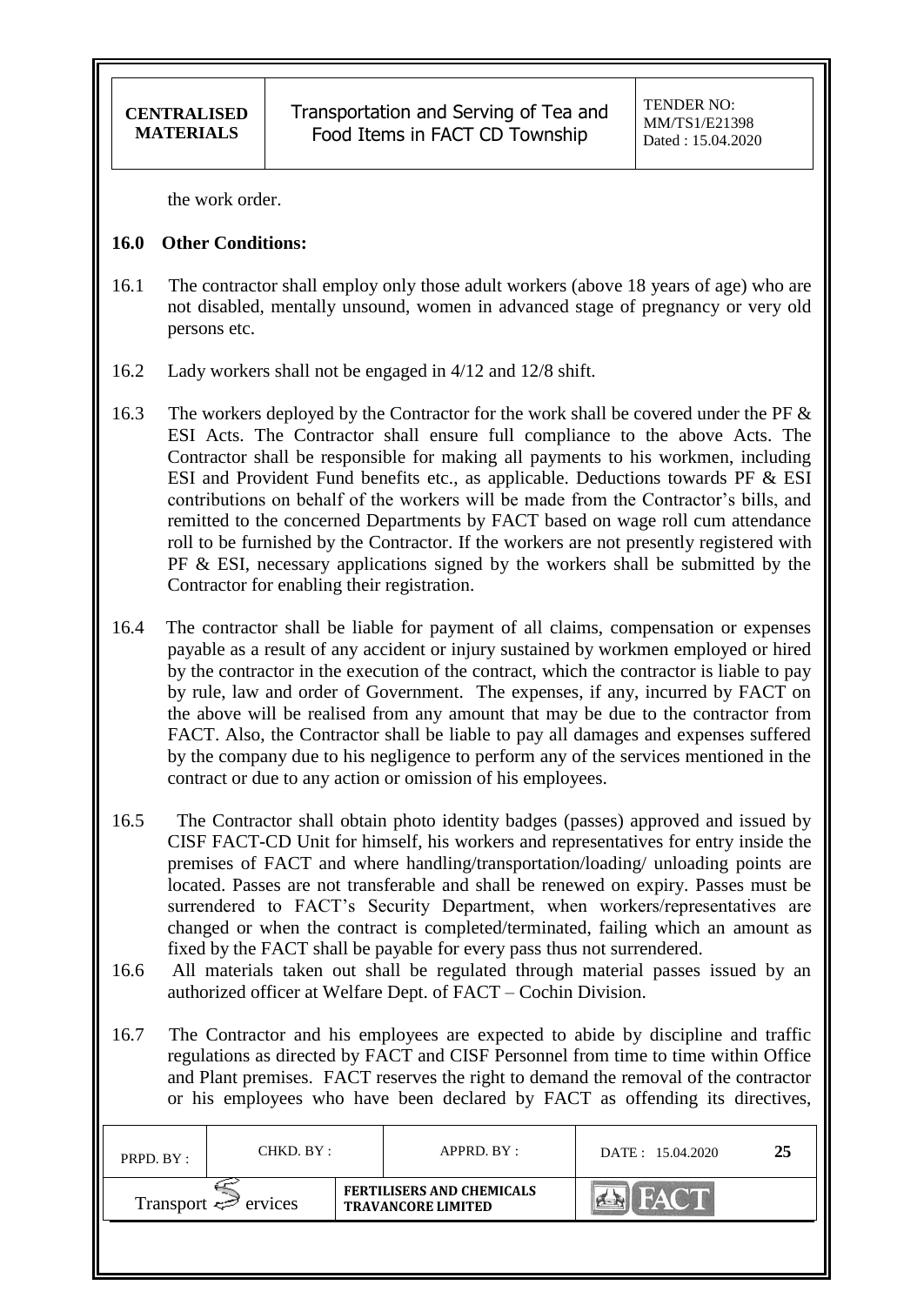| <b>CENTRALISED</b> |
|--------------------|
| <b>MATERIALS</b>   |

Transportation and Serving of Tea and Food Items in FACT CD Township

without relieving the contractor from his obligations under the contract.

- 16.8 The contractor is liable for the upkeep of utensils and tea flasks issued for purpose of supply. Deduction will be made for any wilful neglect from the contractor or his employees.
- 16.9 The contractor shall provide suitable Nos of covered goods vehicles like Mahindra Pick up, TATA Ace or vehicles with similar capacity with drivers for the various activities throughout the contract period

| PRPD. BY:                           | CHKD. BY : |                                                               | APPRD. BY : | DATE: 15.04.2020 | 26 |
|-------------------------------------|------------|---------------------------------------------------------------|-------------|------------------|----|
| Transport $\Leftrightarrow$ ervices |            | <b>FERTILISERS AND CHEMICALS</b><br><b>TRAVANCORE LIMITED</b> |             | <b>FACT</b>      |    |
|                                     |            |                                                               |             |                  |    |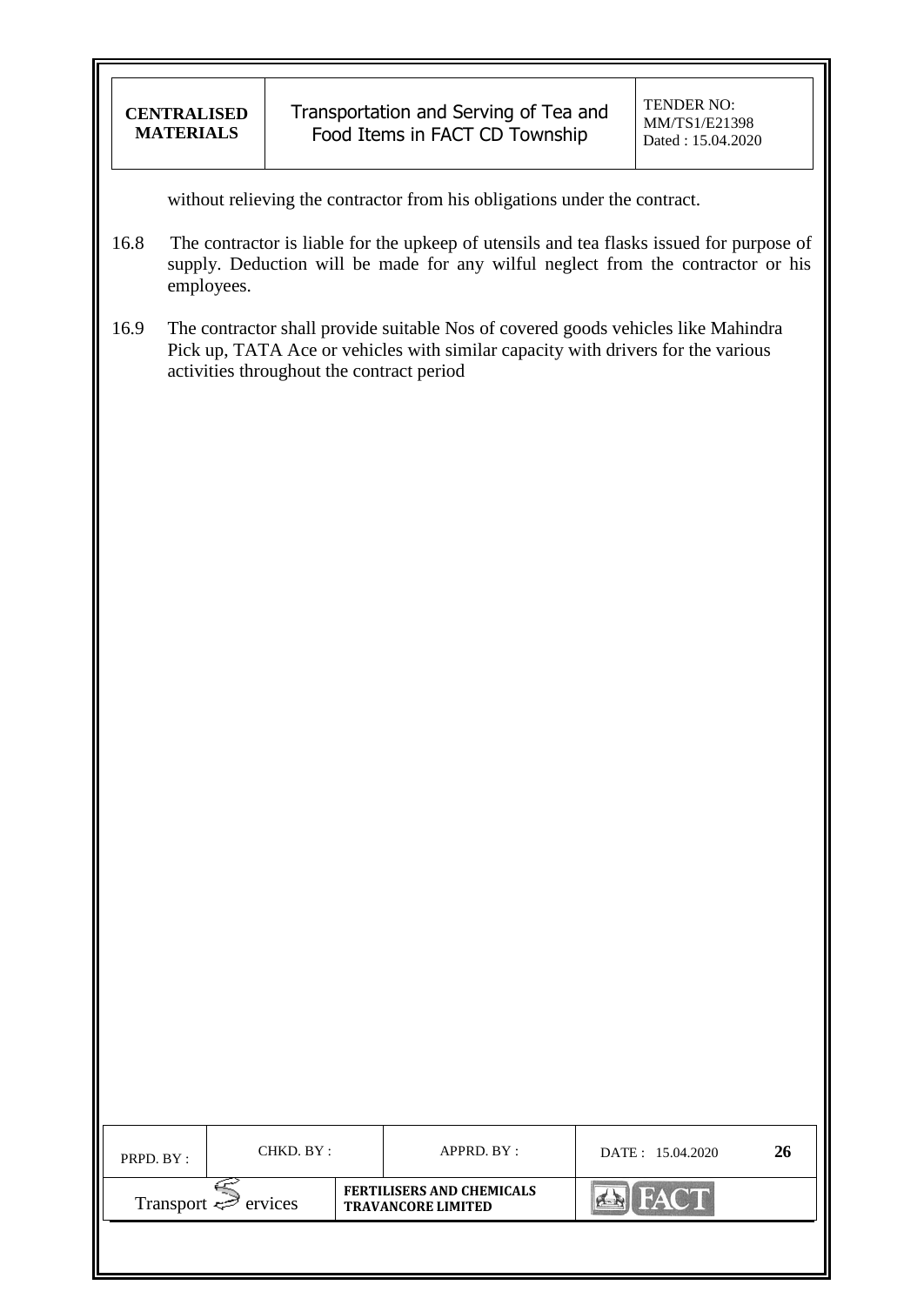Transportation and Serving of Tea and Food Items in FACT CD Township

**Annexure - VI**

### **STANDARD TERMS AND CONDITIONS OF CONTRACT**

*1.0 CONTENTS:*

*GENERAL: SECURITY DEPOSIT: RATES: PAYMENT: QUANTITY: CONTINUITY OF WORK: RESPONSIBILITY FOR MATERIAL: SECURITY & SAFETY REGULATIONS STATUTORY OBLIGATIONS CONTRACTOR'S WORKMEN DEFAULT TERMINATION: FORCE MAJEURE: ASSIGNMENT: APPLICABLE LAW AND SETTLEMENT OF DISPUTES: ENVIRONMENT MANAGEMENT SYSTEM: FRAUD PREVENTION POLICY OF FACT ENTIRETY OF CONTRACT*

### *2.0 GENERAL:*

- 2.1 **"FACT"** shall mean the Fertilisers and Chemicals Travancore Limited, with registered office at Udyogamandal and its operating Divisions at Udyogamandal and Ambalamedu.
- 2.2 **"Contractor"** shall mean the firm/company/individual, who has been awarded the work order (Contract) against their bid in response to the enquiry issued by FACT.
- 2.3 The Contractor shall return to FACT the duplicate copy of the work order with terms and conditions duly acknowledged and signed in confirmation of having accepted the order as per terms and conditions mentioned.
- 2.4 The Contractor shall execute within 15 days from the date of receipt of FACT"s Letter of Intent, an agreement in stamp paper in the form prescribed by FACT and shall bear all expenses incidental thereto.

| PRPD. BY:                           | CHKD. BY : |  | APPRD. BY:                                                    | DATE: 15.04.2020 | 27 |
|-------------------------------------|------------|--|---------------------------------------------------------------|------------------|----|
| Transport $\Leftrightarrow$ ervices |            |  | <b>FERTILISERS AND CHEMICALS</b><br><b>TRAVANCORE LIMITED</b> | FACTI            |    |
|                                     |            |  |                                                               |                  |    |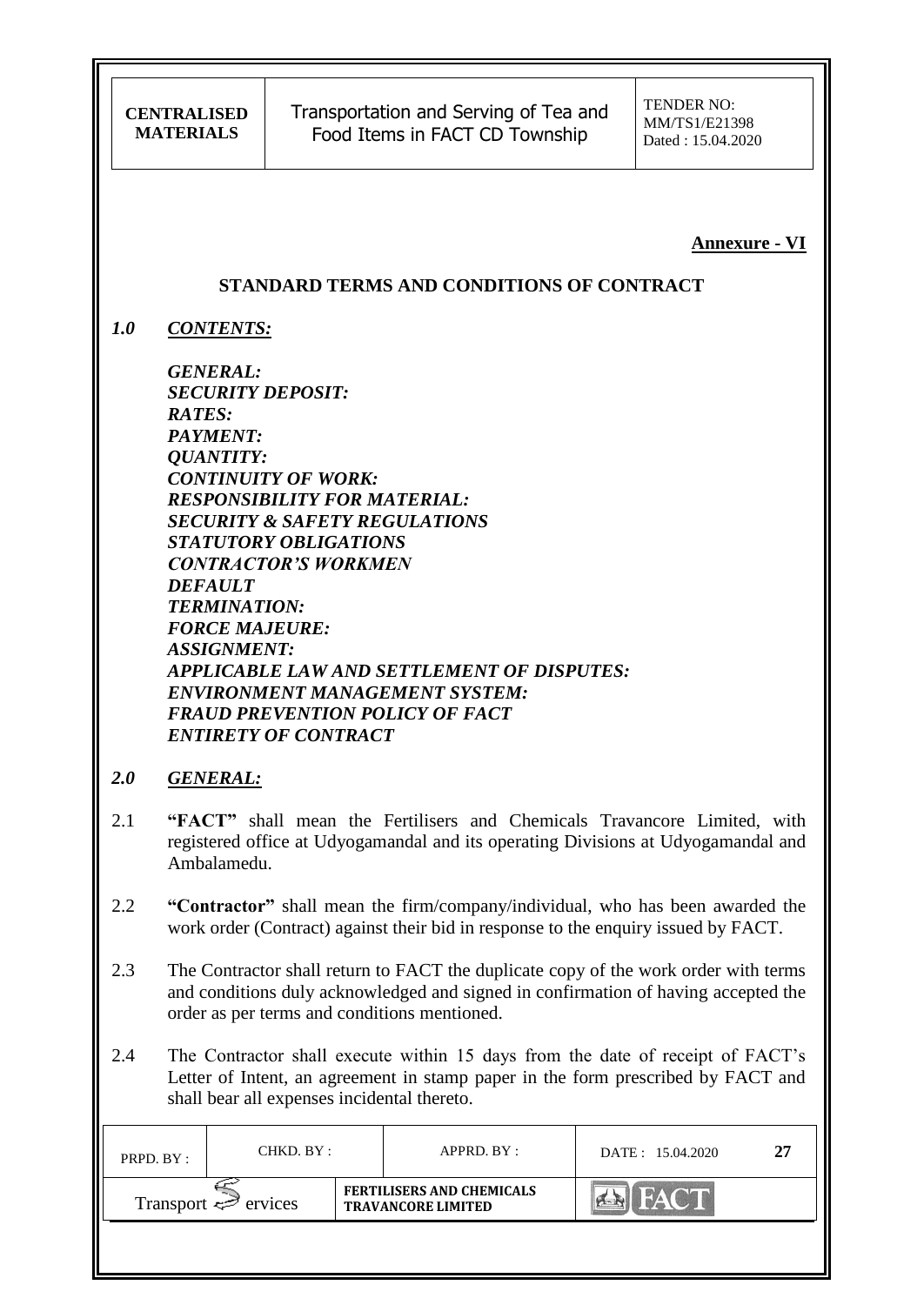- 2.5 The contract once awarded will not imply that the Contractor has exclusive right for the particular job.
- 2.6 The Contractor is deemed to have carefully examined and satisfied himself on the nature and extent of work to be executed and no claims for any extra payment shall be admissible under any circumstances.
- 2.7 FACT shall not in any way be responsible to the Contractor for payment of compensation for hold up of work, if any, due to any situation beyond the control of FACT.

### 3.0 *SECURITY DEPOSIT:*

- 3.1 The Contractor shall remit 5% of the contract value as interest free Security Deposit or furnish a Bank Guarantee from a Nationalised/ Scheduled Bank in the format prescribed by FACT, for equivalent amount within 15 days of award of Letter Of Intent or contract, whichever is earlier. The Bank Guarantee shall be valid till the expiry of the contract with a claim period of six months thereafter.
- 3.2 The EMD remitted by the Contractor can be adjusted towards security deposit, if so desired by him. EMD shall be returned only on remittance of requisite Security Deposit.
- 3.3 The Security Deposit shall not be released until the work as per the Contract is satisfactorily completed and accepted and final bills paid. Any amount due from the Contractor to FACT shall be deducted from the Security Deposit without prejudice to FACT"s right to claim balance amount, if any, from the Contractor.
- 3.4 The violation of any of the terms and conditions of Contract by the Contractor shall be liable to forfeiture of the Security Deposit and disqualification from further work with FACT without prejudice to FACT's right to avail other remedies.

## *4.0 RATES:*

The rates shall be inclusive of all incidental and other charges, which may have to be incurred by the Contractor in execution of the work as per this contract. The rates shall be firm for the period of contract.

### *5.0 PAYMENT:*

Payment shall be effected, on presentation of the bills to the Dy. General Manager (Fin)-Bills duly certified by the authorised person specified in the special conditions attached. Final settlement of contractors bill shall be made after deduction of (1) amounts due from them to FACT on account of shortage / damages / loss to the goods entrusted to them, (2) statutory levies such as PF liability, Income Tax etc. if any and (3) any other amount due from the contractor for any other reason. If the

| PRPD. BY: | CHKD. BY :               |  | $APPRD$ . $BY$ :                                              | DATE: 15.04.2020 | 28 |
|-----------|--------------------------|--|---------------------------------------------------------------|------------------|----|
|           | Transport $\iff$ ervices |  | <b>FERTILISERS AND CHEMICALS</b><br><b>TRAVANCORE LIMITED</b> |                  |    |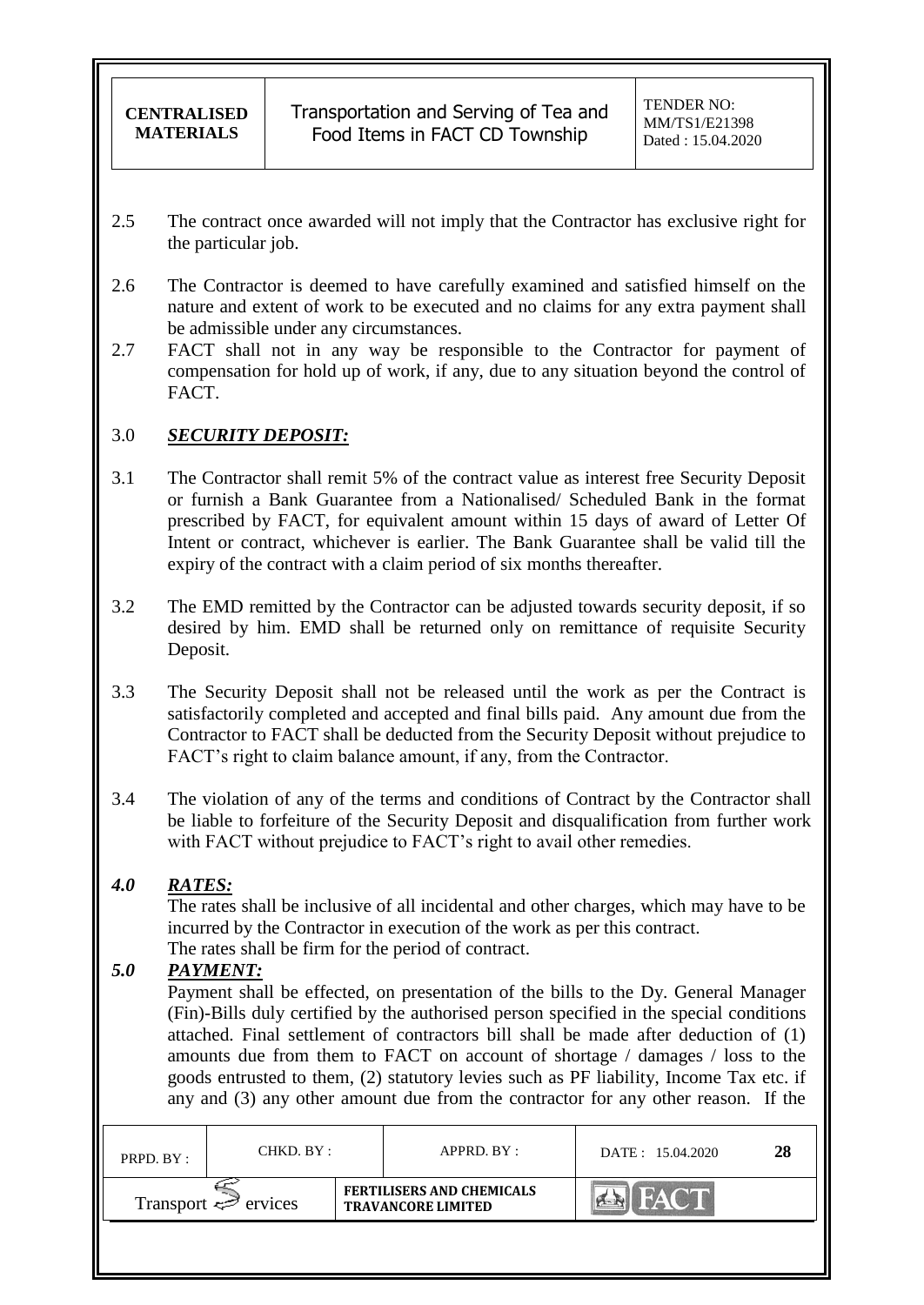Transportation and Serving of Tea and Food Items in FACT CD Township

amount due from the contractor is more than the amount due to the contractor, the contractor shall arrange to pay FACT the difference without delay. TDS @ 2% will be deducted on payment made to the supplier of taxable goods or services as per statute in force.

## *6.0 QUANTITY:*

Quantity given in the contract is only an approximate indication and FACT does not guarantee the total quantity to be transported. FACT reserves the right to reduce or increase the quantity at any time without assigning any reason whatsoever and does not give any guarantee regarding the quantity. The Contractor has no right to claim loss / loss of profit on account of reduction in revenue arising out of variation in quantity made available for transport.

## *7.0 CONTINUITY OF WORK:*

The contract shall not mean continuity of work for the Contractor. The Contractor shall contact the authorised representatives of FACT for obtaining instructions. The instructions given over telephone have also to be complied with.

## *8.0 RESPONSIBILITY FOR MATERIAL:*

The Contractor shall be responsible for the material entrusted to him and shall compensate FACT for any shortage or damage while the goods are in his custody.

## *9.0 SECURITY & SAFETY REGULATIONS:*

- 9.1 The Contractor shall strictly observe the Security and Safety Regulations of FACT. Any loss or damage incurred by FACT, on account of the neglect or failure of the Contractor or the Contractor's employees, representatives including the crew of the vehicles/tankers to observe the security and safety regulations shall be to the Contractor"s account.
- 9.2 Smoking and carrying smoking material (including matches) inside FACT premises is prohibited due to safety reasons and the Contractor shall ensure that his employees, representatives and crew comply with this.
- 9.3 Any damage caused to any of FACT"s buildings, equipment, vehicles, crafts etc. and that of any other contractor/s due to the negligence of the Contractor, his employees, his representatives and crew shall be to the account of the Contractor and FACT shall be indemnified and compensated in all such respects by the Contractor.
- 9.4 All precautions in transporting and handling whether stipulated or not shall be adhered to by the Contractor. The Contractor shall exercise care, diligence and promptness in the work and adhere to transport Rules and regulations, statutory obligations and all other Rules and Laws that have a bearing on the work. Any

| PRPD. BY:                           | CHKD. BY : |  | APPRD. BY:                                                    | DATE: 15.04.2020 | 29 |
|-------------------------------------|------------|--|---------------------------------------------------------------|------------------|----|
| Transport $\Leftrightarrow$ ervices |            |  | <b>FERTILISERS AND CHEMICALS</b><br><b>TRAVANCORE LIMITED</b> |                  |    |
|                                     |            |  |                                                               |                  |    |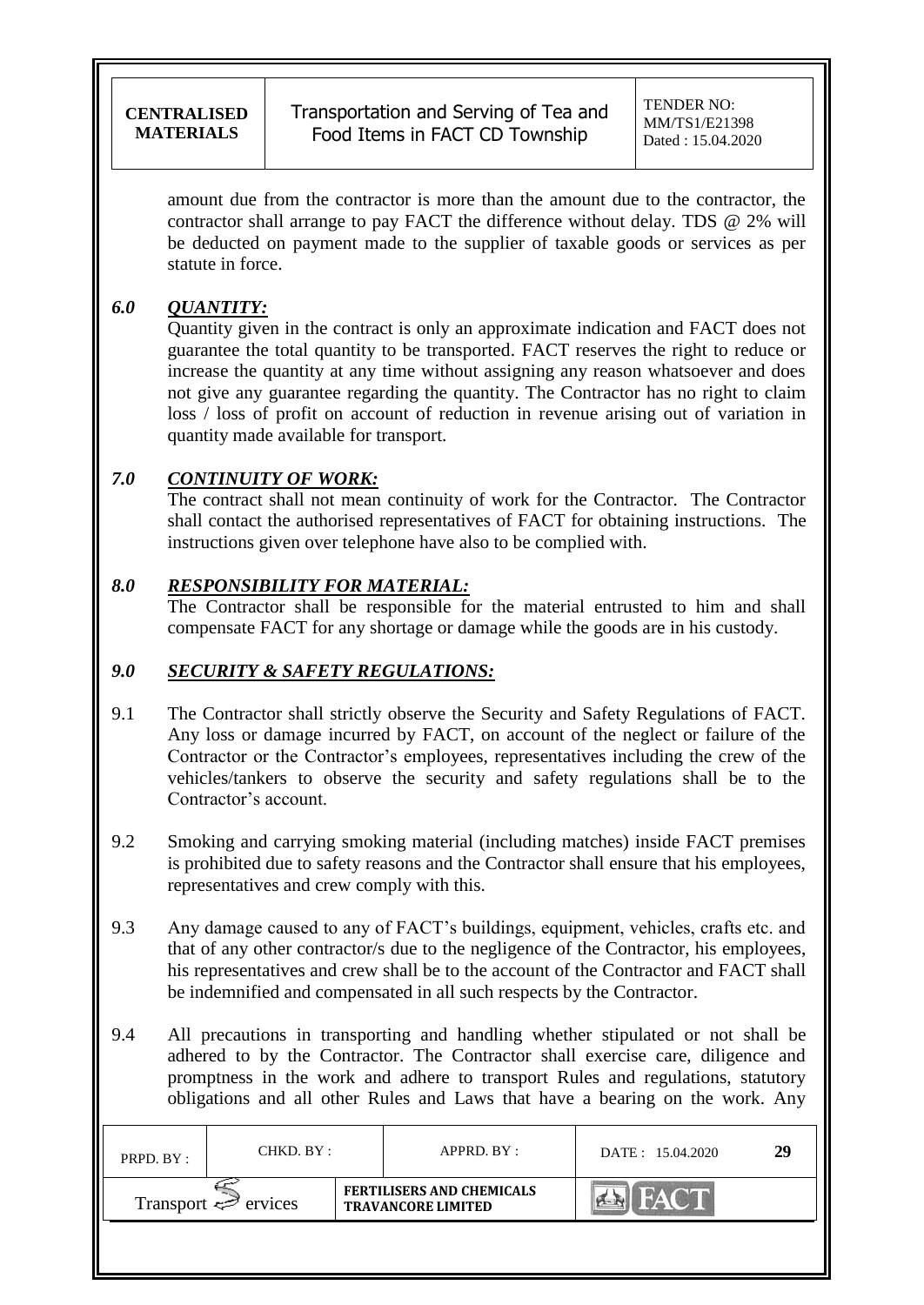damages/shortages/penalties or any action legal or otherwise arising out of the Contractor"s delay or failure or negligence or breach of statutory obligations shall be to the Contractor"s account. If any loss/expenditure arising from the breach thereof is not met satisfactorily by the Contractor, FACT reserves the right to withhold payment of bills/Security Deposit and discharge the obligations of the Contractor without prejudice to FACT claiming from the Contractor full value of damages/compensation. The account rendered by FACT in this connection shall be treated as final.

- 9.5 The vehicles/tankers, if any, employed during the course of the execution of the Contract, shall have valid permits for carrying out the intended task.
- 9.6 Due safety requirements in handling and transporting hazardous chemicals like liquid Sulphuric Acid, Sulphuric Acid etc. filled in tankers, as provided vide Motor Vehicles Act 1988 and the Central Motor Vehicle Rules 1989 and regulations formulated from time to time by the proper authority, shall be adhered to by the Contractor at his own expense. The vehicles shall be legibly and conspicuously marked with an emergency information panel, as applicable, in each of the three places as per Rule 134 of the Central Motor Vehicle Rules 1989. Further any person driving the vehicle employed in the work as per the Contract shall have the ability to read and write at least one Indian language as per rule 9 of the Central Motor Vehicle Rules 1989 and Rules 4 of the Central Motor Vehicles (amended) Rules 1993
- 9.7 The vehicles shall be equipped with all the necessary safety appliances/equipment for emergency and rescue purpose as stipulated in Motor Vehicles Act 1988 and rules thereto.

# *10.0 STATUTORY OBLIGATIONS*

- 10.1 The Contractor shall comply with the requirements of all Local, State and Central Govt. Acts, Rules Regulations, By-Laws, Orders etc, in force from time to time and in particular Indian Factories Act, Workmen"s Compensations Act, Contract Labour (regulations and abolition) Act 1970, Minimum Wages Act 1936, The Mines Act 1952, The Explosives Act 1884 and all other relevant Acts and Laws as amended from time to time in so far as they are or may be applicable to the execution of works as per this contract.
- 10.2 The Contractor shall obtain at his cost all permits, license and other authorisation, as required for his work, from Govt. authorities. The Contractor shall maintain proper records & registers as required by the concerned statutes and submit them to FACT as and when required.
- 10.3 Proper records of payment of wages to workers/labourers/crew etc. engaged in the

| PRPD. BY :                          | CHKD. BY : |                                                               | APPRD. BY : | DATE: 15.04.2020 | 30 |
|-------------------------------------|------------|---------------------------------------------------------------|-------------|------------------|----|
| Transport $\Leftrightarrow$ ervices |            | <b>FERTILISERS AND CHEMICALS</b><br><b>TRAVANCORE LIMITED</b> |             | FAC II           |    |
|                                     |            |                                                               |             |                  |    |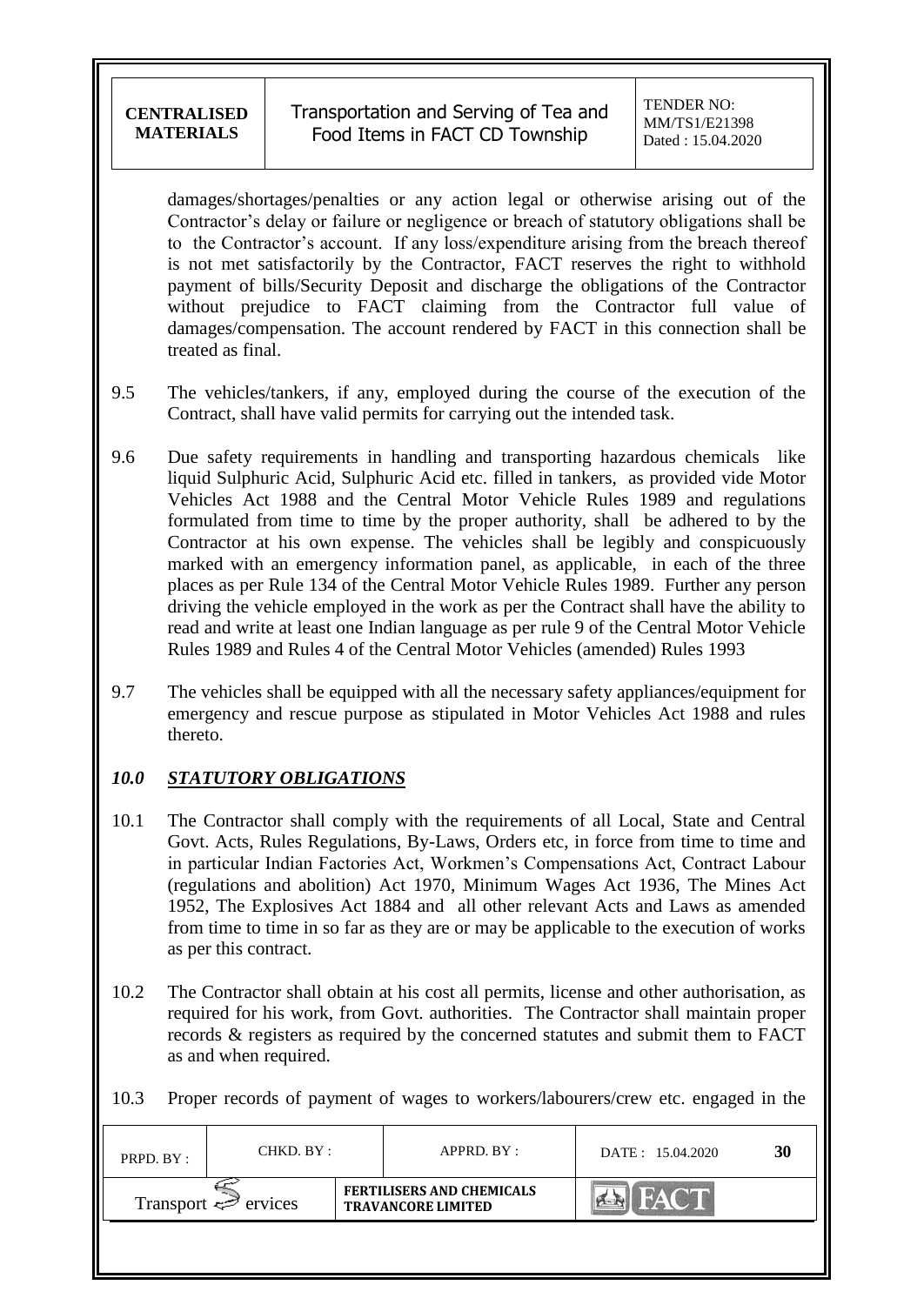work shall be maintained by the Contractor and produced for inspection when required by FACT.

- 10.4 The Contractor shall be responsible for all payments to his workmen including Employees State Insurance and Provident Fund benefits etc., if any, i.e. FACT shall not make any payments to the Contractor other than the rates agreed for the work. All extra payments, if any, to be made to the Contractor's workmen during the course of contract period shall be borne entirely by the Contractor.
- 10.5 In case the Contractor fails to discharge his statutory obligations leading to a situation where in FACT is to incur any expenditure/loss in their capacity as the Principal Employer such expenditure/loss shall be realised from the Contractor.

## *11.0 CONTRACTOR'S WORKMEN*

FACT shall have no dealing with the Contractor's workmen or their Union. FACT reserves the right to debar any of the contractor's employees/workmen/crew from entering FACT premises for whatever reason FACT deems fit.

## *12.0 DEFAULT:*

In the event of failure on the part of the Contractor to execute the Contract to FACT"s satisfaction, FACT may, at their option, either recover from the Contractor liquidated damages as prescribed in the "Special Conditions", if any, or at the risk and cost of the Contractor and without prejudice to FACT"s other rights as per the Contract, terminate the Contract wholly or partially and carry out the work through other contractors or by themselves.

## *13.0 TERMINATION:*

- 13.1 If any work entrusted with other contractors by FACT is obstructed by, interfered with or caused to be interfered with by the Contractor, his employees, his representatives or crew, the contract shall be terminated without notice and the remaining work for the unexpired portion of the contract arranged by FACT through others at the Contractor"s risk and cost.
- 13.2 The contract can be terminated by FACT with one month's notice at any time during the pendency of the contract.

# *14.0 FORCE MAJEURE:*

Neither the Contractor nor FACT shall be considered in default in the performance of their obligations under the Work Order so long as the performance is prevented or delayed because of Force Majeure conditions like war or hostilities, riots or civil commotion, earth quake, flood or tempest, drought, accident, fire or explosion,

| PRPD. BY:                      | CHKD. BY : |                                                               | APPRD. BY: | DATE: 15.04.2020 |  |
|--------------------------------|------------|---------------------------------------------------------------|------------|------------------|--|
| Transport $\Leftarrow$ ervices |            | <b>FERTILISERS AND CHEMICALS</b><br><b>TRAVANCORE LIMITED</b> |            |                  |  |
|                                |            |                                                               |            |                  |  |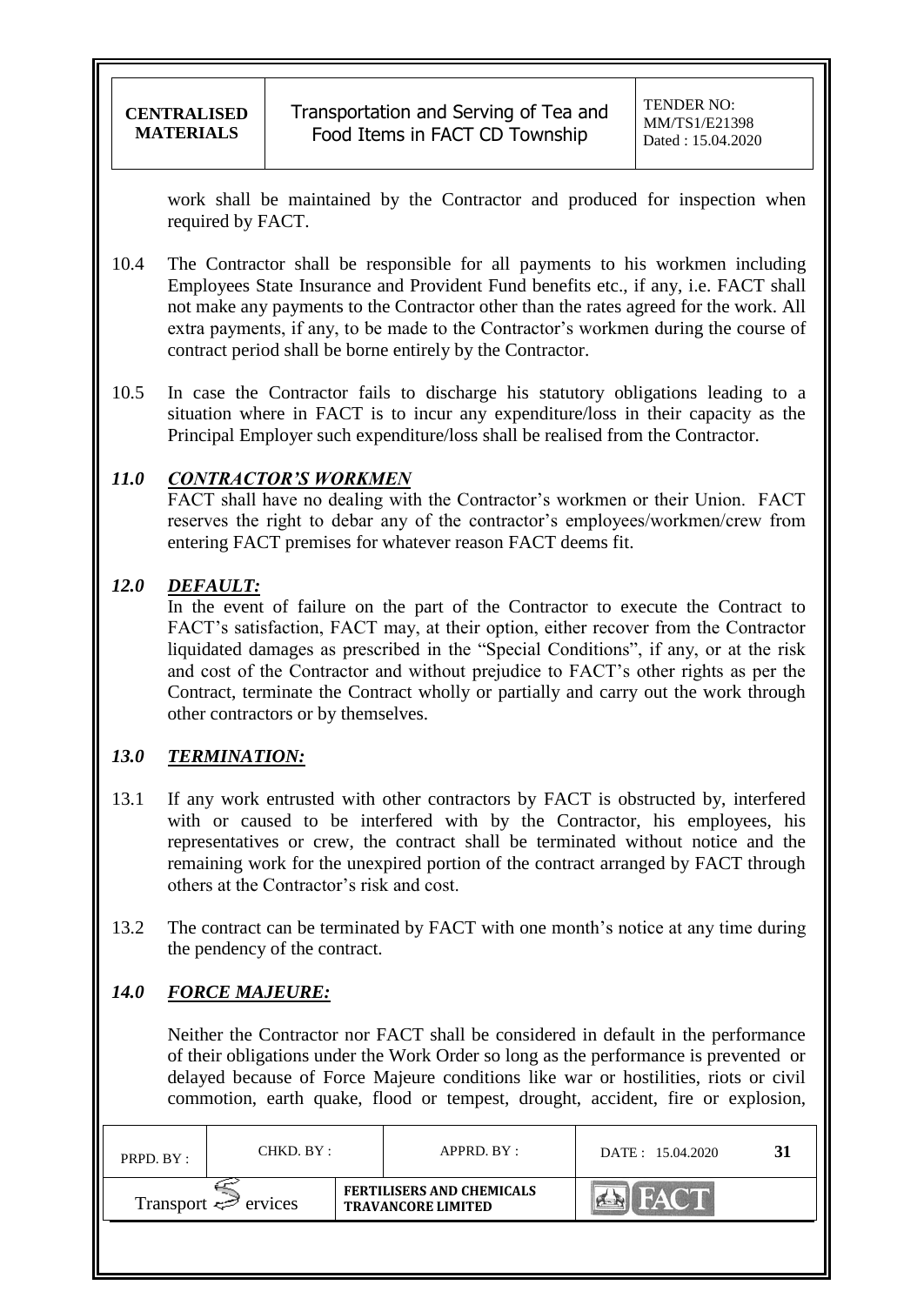labour strike or lock-out or Act-of-God or because of any law and order proclamation, regulation or ordinance of Government or subdivision thereof and situation arising out of our plant break downs. Notice of a Force Majeure situation shall be given by the affected party to the other party within one week of its occurrence. Should such a delay be for more than three months, FACT shall have the right to cancel the Work Order at no charge to FACT and FACT shall be entitled to reimbursement of any amount due from the Contractor.

## *15.0 ASSIGNMENT:*

The Contractor shall not assign, transfer or sub-let this work order without the prior written approval of FACT.

## *16.0 APPLICABLE LAW & SETTLEMENT OF DISPUTES:*

- 16.1 This contract shall be subject to and shall in all respects be governed by Indian law.
- 16.2 If any dispute(s) arises out of or in connection with this contract, or in respect of any defined legal relationship associated therewith or derived therefrom, the parties agree to submit the disputes to arbitration under the ICADR (International Centre for Alternative Dispute Resolution) Arbitration Rules 1996. The authority to appoint the Arbitrator shall be the International Centre for Alternative Dispute Resolution. The number of Arbitrator shall be one and the language of the arbitration proceedings shall be English. The place of arbitration proceedings shall be Ernakulam in Kerala.
- 16.3 Any legal proceedings relating to this contract shall be limited to courts of law under the jurisdiction of the Kerala High Court at Ernakulam.

## *17.0 ENVIRONMENT MANAGEMENT SYSTEM :*

FACT is a company having Environmental Management System according to ISO 14001 standard. The Contractor shall ensure that none of their activities cause damage to the environment.

## *18.0 FRAUD PREVENTION POLICY OF FACT:*

FACT a Central Public Sector Undertaking (PSU) follows Corporate Governance principles proactively and has formulated a Fraud Prevention Policy. Details of Fraud Prevention Policy of FACT-2012 can be viewed in FACT"s Website *[www.fact.co.in](http://www.fact.co.in/)*. Contractors shall make themselves aware and also ensure compliance of the same.

# *19.0 ENTIRETY OF CONTRACT :*

All of the terms agreed to between the Contractor and FACT are included in the Work Order and no other communication, written, oral, or implied shall be considered to be included in the Work Order or form part of the Work Order, unless specifically agreed to in writing by FACT.

| PRPD. BY:                | CHKD. BY : |  | APPRD. BY:                                                    | DATE: 15.04.2020 | 32 |
|--------------------------|------------|--|---------------------------------------------------------------|------------------|----|
| Transport $\iff$ ervices |            |  | <b>FERTILISERS AND CHEMICALS</b><br><b>TRAVANCORE LIMITED</b> |                  |    |
|                          |            |  |                                                               |                  |    |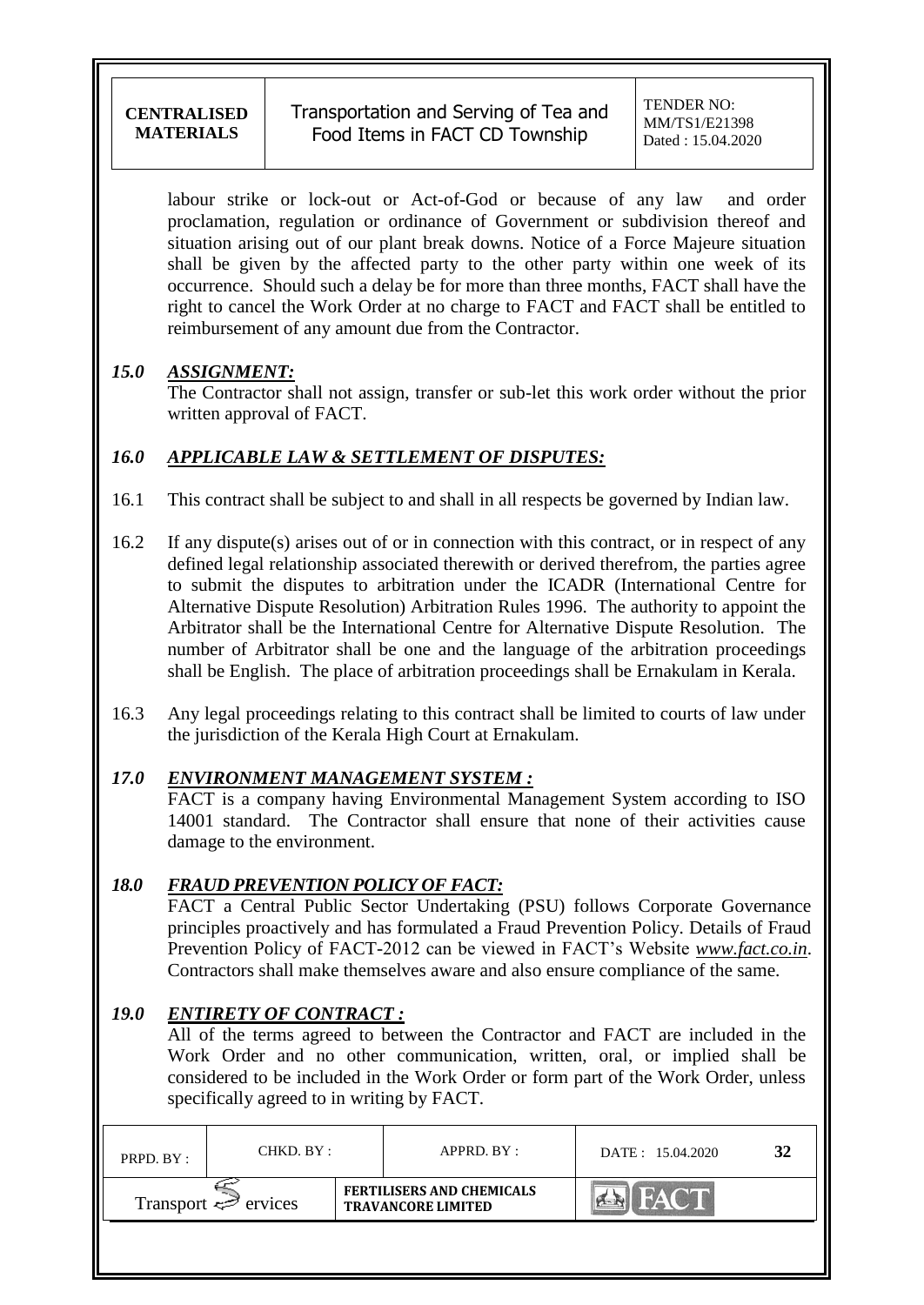### **ANNEXURE: VII**

#### *PROFORMA OF UNPRICED COPY OF PRICE BID* (To be submitted along with Part-A Bid)

#### Sub: **Transportation and Serving of Tea and Food Items in FACT CD Township .**

**Note** : Please **do not fill in Rates in this format**. Please fill in **"Quoted"** in the blank column provided.

| Sl. No. | Schedule of Work                                                                                                                                                      | Unit       | Estimated<br>quantity | Indicate<br>"Quoted" |
|---------|-----------------------------------------------------------------------------------------------------------------------------------------------------------------------|------------|-----------------------|----------------------|
|         | Transportation and Serving of Food Items<br>(tea, meals, evening snacks and night tiffin) to<br>FACT-CD township in all three rotating shifts<br>from Phase1 Canteen. | <b>DAY</b> | 303                   |                      |

*GST shall be extra as applicable based on statutory notifications.*

. . .

This bid is submitted in compliance with the enquiry documents and accepting all the requirements, instructions, terms and conditions, proforma of bank guarantee and proforma of agreement etc. without any deviation.

*(Signed by)*

.

.

Authorised Signatory: . . . . . . . . . . . . . . . . .

Name and address of the Bidder: . . . . . . . . . . . . . . . . . . . . . . .

Place: . . . . . . . . . . . . . . . . . . . .

 $Date: \ldots \ldots \ldots \ldots \ldots$  (Stamp)

. . . . . . . . .. . . . . . . . . . . . . . . . . . . .

| PRPD. BY:                | CHKD. BY: |                                                               | APPRD. BY: | DATE: 15.04.2020 | 33 |
|--------------------------|-----------|---------------------------------------------------------------|------------|------------------|----|
| Transport $\iff$ ervices |           | <b>FERTILISERS AND CHEMICALS</b><br><b>TRAVANCORE LIMITED</b> |            | <b>FACT</b>      |    |
|                          |           |                                                               |            |                  |    |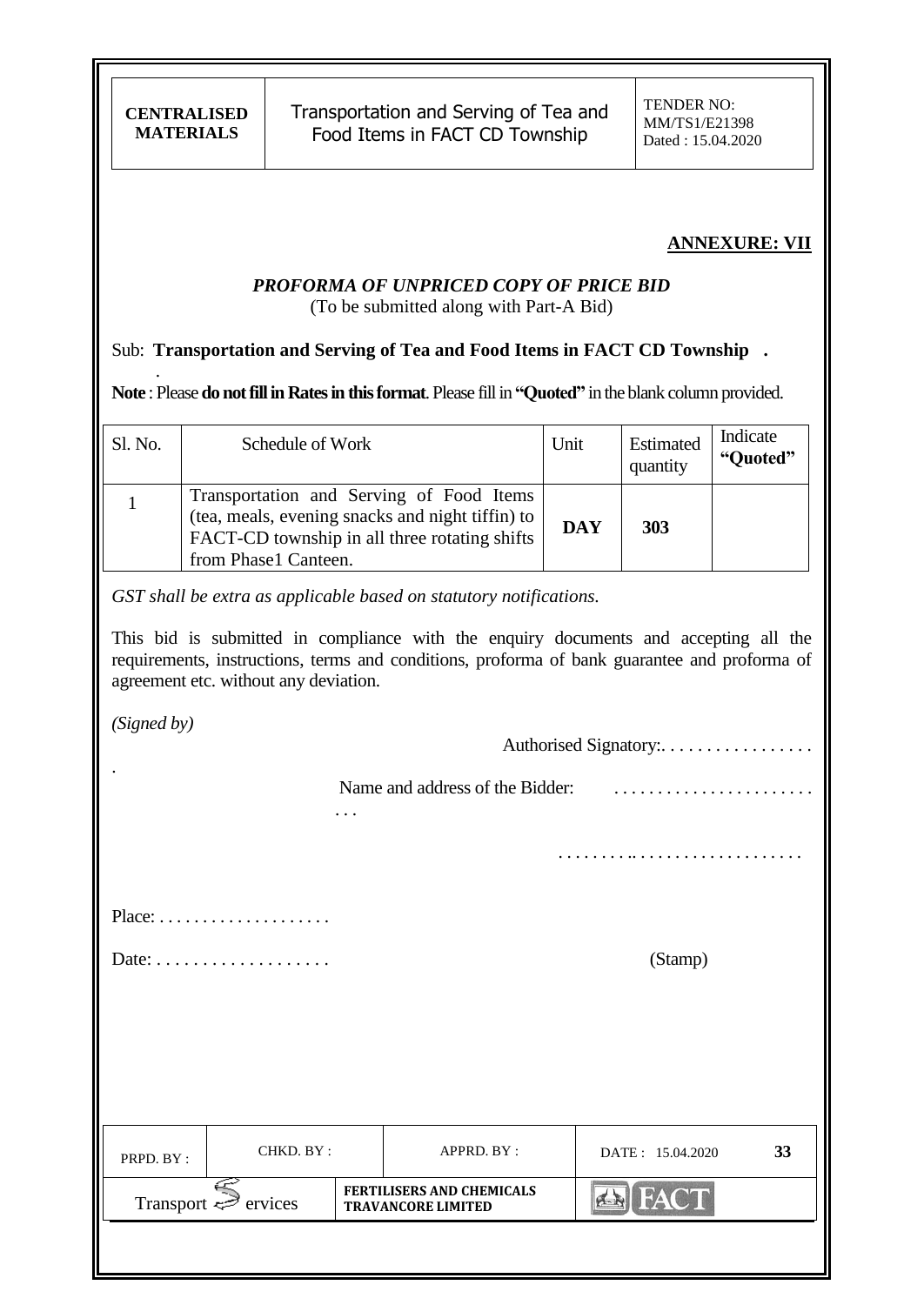| <b>CENTRALISED</b><br><b>MATERIALS</b>                                                                                                  |           | Transportation and Serving of Tea and<br>Food Items in FACT CD Township |  | TENDER NO:<br>MM/TS1/E21398<br>Dated: 15.04.2020 |    |  |  |  |
|-----------------------------------------------------------------------------------------------------------------------------------------|-----------|-------------------------------------------------------------------------|--|--------------------------------------------------|----|--|--|--|
|                                                                                                                                         |           |                                                                         |  | <b>ANNEXURE-VIII</b>                             |    |  |  |  |
| $Part - B$<br><b>PROFORMA OF PRICE BID</b>                                                                                              |           |                                                                         |  |                                                  |    |  |  |  |
| Please visit <b>https://eprocure.gov.in</b> and search using the tender ID under FACT Tenders to<br>see the price Bid (BOQ-EXCEL SHEET) |           |                                                                         |  |                                                  |    |  |  |  |
|                                                                                                                                         |           |                                                                         |  |                                                  |    |  |  |  |
|                                                                                                                                         |           |                                                                         |  |                                                  |    |  |  |  |
|                                                                                                                                         |           |                                                                         |  |                                                  |    |  |  |  |
| PRPD. BY:                                                                                                                               | CHKD. BY: | APPRD. BY :                                                             |  | DATE: 15.04.2020                                 | 34 |  |  |  |
| Transport $\widehat{\geq}$ ervices                                                                                                      |           | <b>FERTILISERS AND CHEMICALS</b><br><b>TRAVANCORE LIMITED</b>           |  | <b>B</b> FACT                                    |    |  |  |  |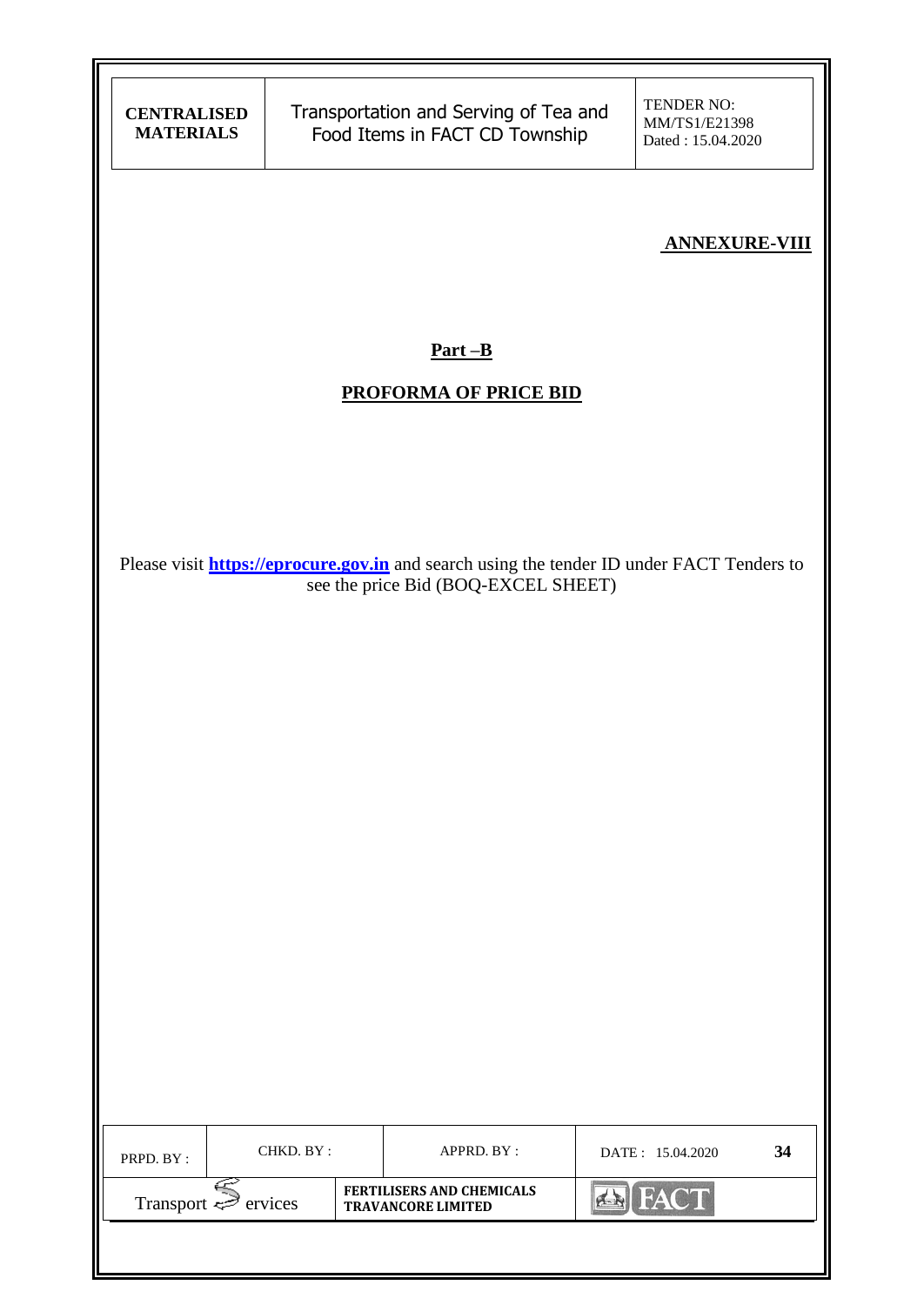Transportation and Serving of Tea and Food Items in FACT CD Township

TENDER NO: MM/TS1/E21398 Dated : 15.04.2020

#### **ANNEXURE-IX**

#### **PROFORMA OF BANK GUARANTEE FOR FURNISHING SECURITY DEPOSIT** (TO BE OBTAINED FROM A INDIAN NATIONALISED/SCHEDULED BANK ON STAMP PAPER WORTH Rs.500/-)

To

The Fertilisers and Chemicals Travancore Ltd., Udyogamandal, Cochin-683 501.

Whereas FACT, Udyogamandal P.O., Kerala (hereinafter called referred to as the Company) has placed a work order no. ............... dated ............ with M/S.........................(hereinafter called the Contractor) for the work of .......................and whereas it is one of the conditions of the said work order that the Contractor shall either remit a sum of Rs.............. (Rupees..........................only) or furnish a Bank Guarantee for Rs............ (Rupees...........................only) as security deposit for the due fulfilment of the said work order by the said Contractor.

In consideration of the Company having agreed to accept a Bank Guarantee from us towards such security deposit in lieu of the cash deposit in accordance with the terms and conditions of the above work order, we................. The Bank (hereinafter referred to as the Bank) do hereby undertake to pay the Company merely on demand any sum or sums from time to time demanded by the Company up to a maximum of Rs................. (Rupees.......................only) being the amount of the security deposit against any loss or damage caused to or suffered by or would be caused to or suffered by the Company by reason of any breach by the said Contractor of any of the terms and conditions contained in the said work order.

We, the said Bank, do hereby undertake to pay the amount so demanded by the Company without any demur merely on a demand from the Company stating that the amount claimed is due by way of loss or damage caused to or suffered or would be caused to or suffered by the Company by reason of breach by the said Contractor of any of the terms and conditions contained in the said contract. Any such demand made on the Bank shall be conclusive as regards the amount due and payable by the Bank under this guarantee.

We undertake to pay to the Company any money so demanded notwithstanding any dispute or disputes raised by the said Contractor in any suit or proceeding pending before any court or Tribunal relating thereto our liability under this present being absolute and unequivocal.

The payment so made by us under this Guarantee shall be a valid discharge of our liability for payment there under and the said Contractor shall have no claim against us for making such payment.

We.......................... further agree that the guarantee herein contained shall remain in full force and effect during the period that would be taken for the performance of the said contract and that it shall continue to be enforceable till all the dues of the Company under or by virtue of the said contract have been fully paid and its claim satisfied or discharged or till the Company certifies that the terms and conditions of the said contract have been fully and properly carried out by the said contractor and accordingly discharges this guarantee.

We............................. further agree with the said company that they shall have the fullest liberty without our consent and without affecting in any manner our obligations hereunder to

| PRPD. BY:                | CHKD. BY : |                                                               | APPRD. BY: | DATE: 15.04.2020 | 35 |
|--------------------------|------------|---------------------------------------------------------------|------------|------------------|----|
| Transport $\iff$ ervices |            | <b>FERTILISERS AND CHEMICALS</b><br><b>TRAVANCORE LIMITED</b> |            |                  |    |
|                          |            |                                                               |            |                  |    |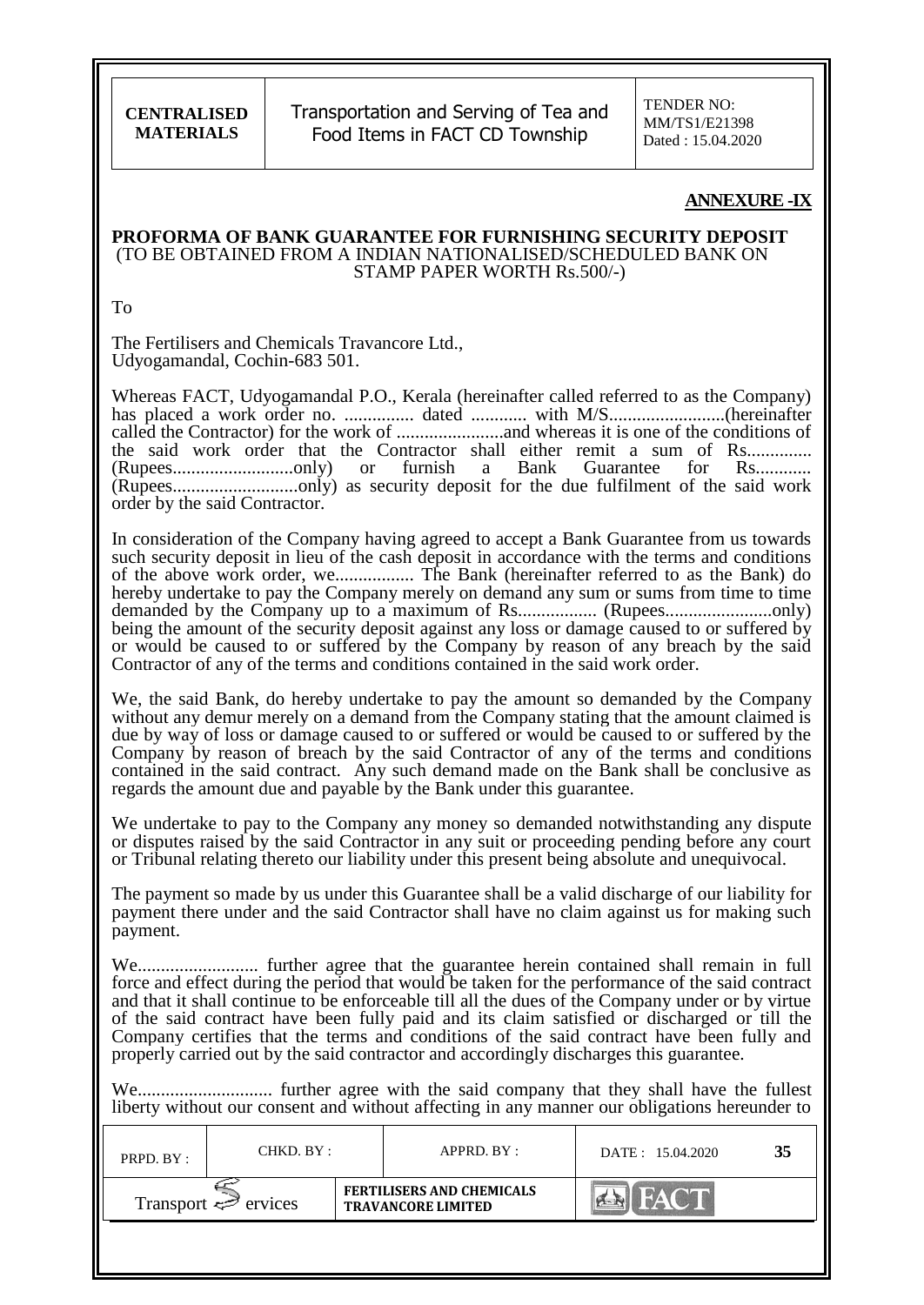#### Transportation and Serving of Tea and Food Items in FACT CD Township

vary any of the terms and conditions of the said contract or to extend time of performance by the said Contractor or to postpone for any time and from time to time any of the powers exercisable by it against the said Contractor and either to enforce or forebear from enforcing any of the terms and conditions governing the said contract or securities available to the Company and the said Bank shall not be released from its liability under these presents by any exercise by the Company of the liberty with reference to the matters aforesaid or by reason of time being given to the said Contractor or any other forbearance, act or omission on the part of the Company or any indulgence by the Company to the said Contractor or any other matter of thing whatsoever which under the law relating to sureties, but for this provision, have the effect of so relieving us.

This guarantee shall not be affected by any change in the constitution of the Bank or the Company or the said Contractor nor shall this guarantee be affected by any change in the constitution of the Company or the said Contractor by absorption with any other body or corporation and this guarantee shall be available to or enforceable by such body or corporation.

Our guarantee shall remain in force until................. Unless a claim or demand is made within six months after the expiry of the above date, all the Company"s rights under the guarantee shall be deemed as waived/forfeited and we shall be relieved and discharged from all liabilities there under. Notwithstanding anything contained hereinbefore, our liability under this guarantee shall be limited to an amount not exceeding Rs.................... (Rupees.............................. only).

Any notice by way of request, demand or otherwise hereunder may be sent by post to the Bank addressed as aforesaid and if sent by post, it shall be deemed to have been given at the time when it would be delivered in due course of post and in proving such notice when given by post, it shall be sufficient to prove that the envelope containing the notice was posted and certificate signed by an officer of the Company that the envelope was so posted shall be conclusive.

Disputes/differences, if any, relating to or arising out of this Bank Guarantee, shall be settled by courts having jurisdiction over Udyogamandal, in Kerala State, where the registered office of the company is situated and no other court shall have jurisdiction in the matter.

We........................................ Bank lastly undertakes not to revoke this guarantee during its currency except with the previous consent of the Company in writing.

Dated this..................... day of ................................Two thousand and Twenty.

| For (Name of Bank)         |  |
|----------------------------|--|
| <b>Authorised Official</b> |  |
| Name                       |  |
| Designation                |  |

Place:

Full address of the Branch issuing this guarantee:

| PRPD. BY:                           | CHKD. BY : |                                                               | APPRD. BY: | DATE: 15.04.2020          | 36 |
|-------------------------------------|------------|---------------------------------------------------------------|------------|---------------------------|----|
| Transport $\Leftrightarrow$ ervices |            | <b>FERTILISERS AND CHEMICALS</b><br><b>TRAVANCORE LIMITED</b> |            | $\mathbb{C}$ $\mathbb{F}$ |    |
|                                     |            |                                                               |            |                           |    |